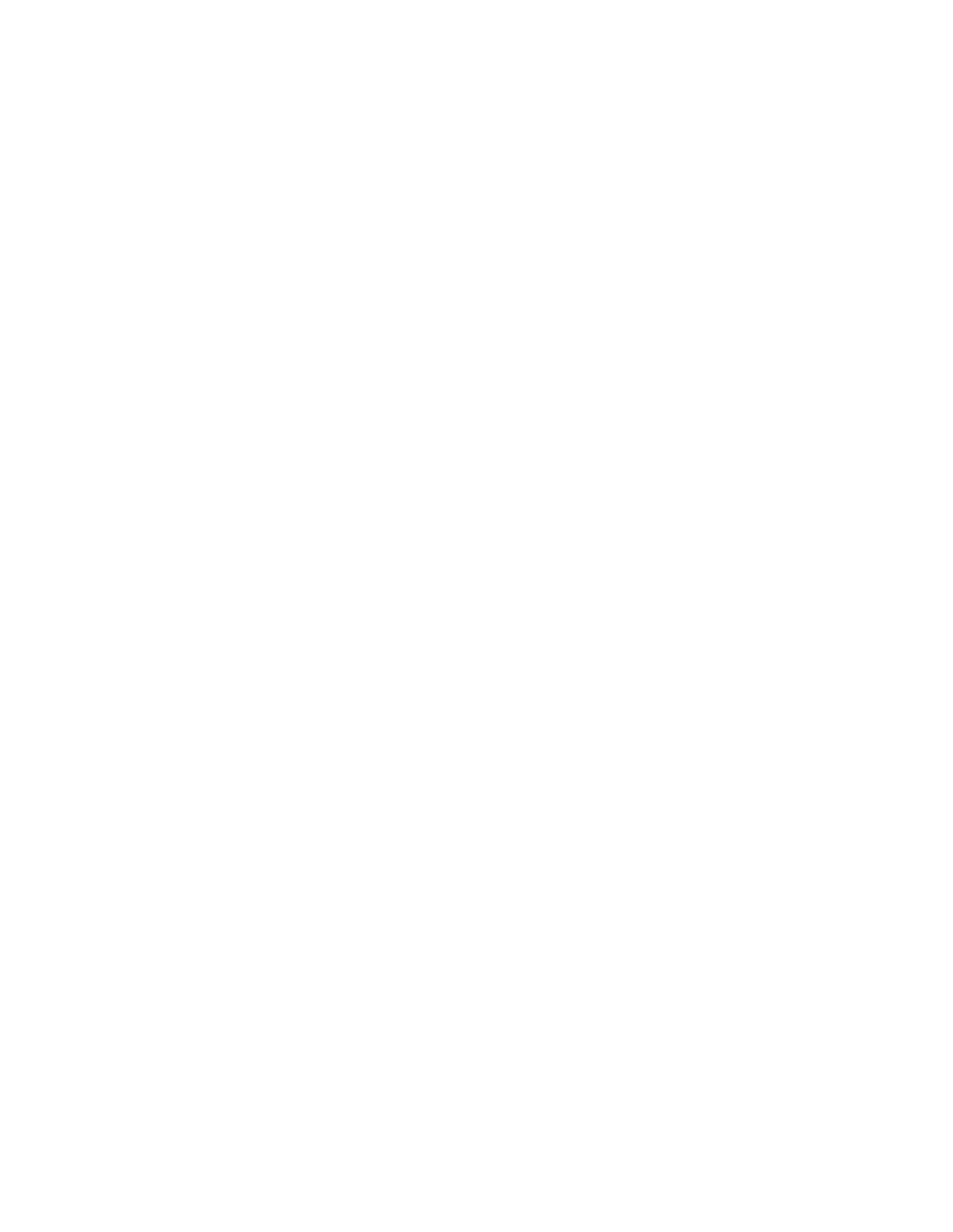

### **Representative/Company Relationship**

**GENERAL:** It is our desire to associate with the finest representative available in each trade area. In conducting our search, and in subsequent evaluations, we consider the following:

- **Technical Competence**
- Product Compatibility
- Ethical Conduct
- Cooperation
- Local Following
- Financial Stability
- Continuity and Growth Potential
- Business Management Experience

We would expect you to judge *us* on the same basis!

**APPOINTMENT:** Appointment is made by a written sales agreement which expands on these important points:

- 1. The representative's selling rights, obligations, appointment date, and territory assignment.
- 2. The products for which he is to receive a sales commission.
- 3. The selling price of these products, the commission rate which is to apply, and the procedure for payment of these commissions.
- 4. The representative's legal position as an independent businessman.

**TERMINATION:** When termination of a representative becomes necessary, for whatever reason, the procedure shall be as follows:

- 1. A letter of cancellation will be written by the Sales Manager, giving the representative 30 days notification from the date of the letter.
- 2. Full commission will accrue on all workable orders entered by the representative prior to the effective date of termination. A "workable" order is one that has credit approval, where all necessary data is furnished, and where a firm acceptable shipping date is provided.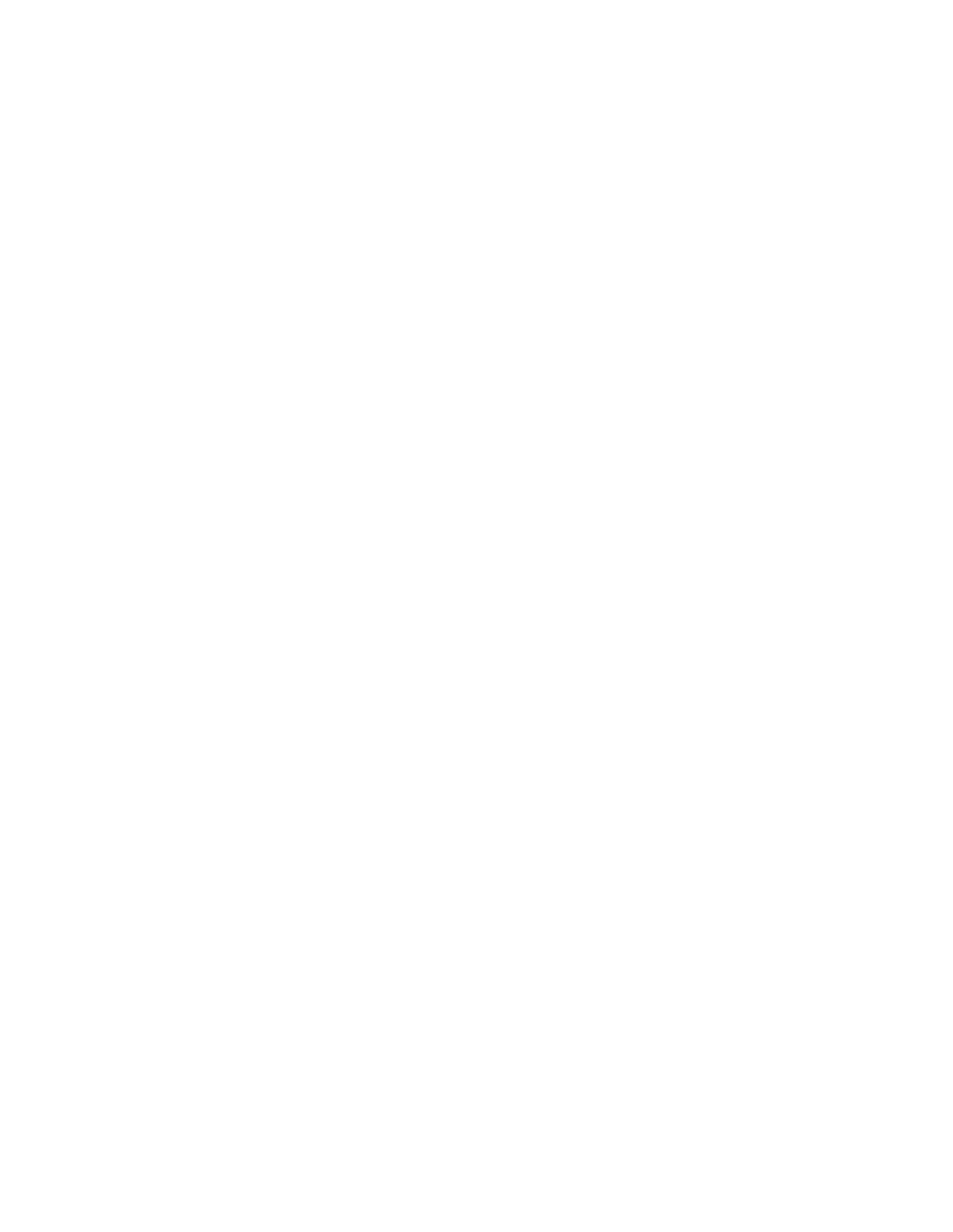

## **TERMS AND CONDITIONS OF SALE**

**DEFINITIONS:** Where the context permits, the following words shall have the meanings indicated.

"Equipment" means all goods, materials, chattels, equipment and machinery to be provided pursuant hereto.

"HASTINGS" means Hastings HVAC, Inc.

**CONTRACT:** HASTINGS offers to sell the Equipment specified herein upon the terms and conditions and at the price(s) and with the delivery date(s) stated herein. This offer is not an acceptance of any offer by BUYER to purchase Equipment. HASTINGS rejects any offer to purchase Equipment previously made by BUYER and hereby gives notice of its rejection of any offer to purchase Equipment subsequently made by BUYER. This offer is subject to and conditioned upon acceptance by BUYER within thirty (30) days from the date of this offer unless sooner revoked prior to acceptance. BUYER shall indicate its acceptance of this offer by verbal acceptance, by executing and returning the attached acknowledgment or any other written acceptance or confirmation, by directing HASTINGS to commence work on the Equipment in any manner, by accepting the Equipment, or by making payment for all or any part thereof.

These Terms and Conditions of Sale, together with the HASTINGS quotation documents attached hereto, shall constitute the entire agreement of the parties and may not be modified except by a written change order issued by HASTINGS. No prior representations, inducements, promises or agreements between the parties, oral or written, not embodied herein shall be of any force or effect and any said prior representations, inducements, promises, or agreements are hereby revoked and superseded. No terms stated by BUYER in ordering or offering to purchase Equipment or in accepting or acknowledging this offer or otherwise shall be binding except as expressly incorporated herein by HASTINGS and BUYER is hereby notified of HASTINGS' objection to and rejection of additional or different terms in BUYER'S purchase order, acknowledgment, or other forms. THIS OFFER IS EXPRESSLY LIMITED TO ACCEPTANCE UPON THE TERMS AND CONDITIONS CONTAINED HEREIN.

**TERMS OF PAYMENT:** Prices are subject to change without notice and do not include federal, state, or local sales, use, excise, or other taxes, fees, customs, or duty which will be for BUYER'S account.

All prices are F.O.B. factory and payment shall be check in advance of shipment or COD, unless an "Open Account" can be arranged. All invoices on an "Open Account" basis shall become due upon receipt and payable within thirty (30) days following the issue date of the invoice. Delinquent accounts are subject to interest at the rate of 1 ½% per month, but not in excess of the maximum rate permitted under applicable law.

HASTINGS, at its option, shall have the right to deliver Equipment by installments, each installment to be invoiced at the time of shipment and to be paid for in accordance with the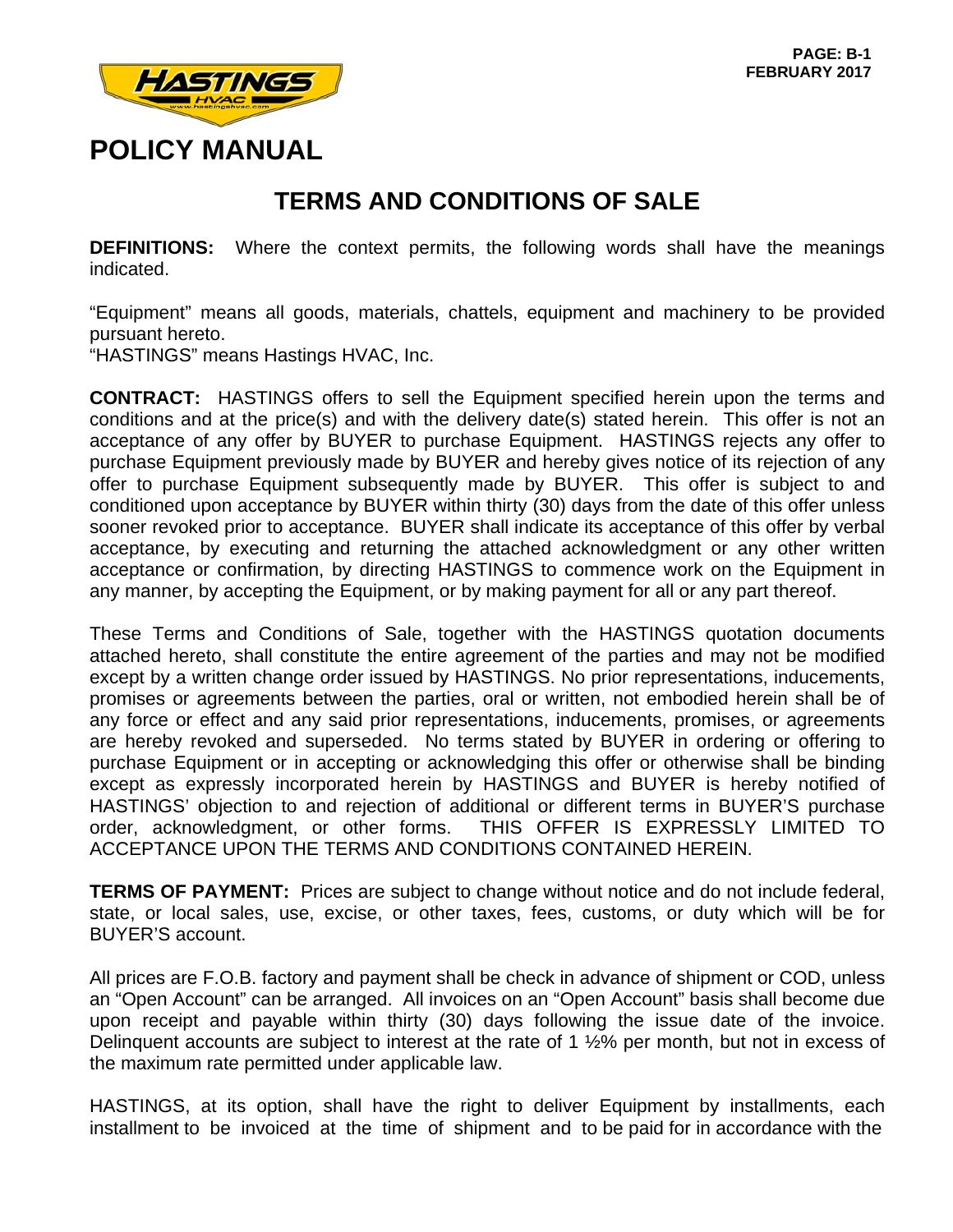

terms and conditions hereof. Until each delivered installment is paid for as aforesaid, HASTINGS shall have no obligation to deliver further installments.

HASTINGS may stop work and cease delivery of the Equipment hereunder in the event BUYER does not have or maintain credit satisfactory to HASTINGS. In such event, BUYER shall pay for all Equipment on a cash in advance basis.

HASTINGS shall have the right to decline any request(s) for field service, to include factory start-up service, if the original equipment invoice has not been paid in full, to include any applied interest, nor shall any warranties be applied or provided until the same terms of payment have been complied with.

**COMPLETION AND SHIPMENT:** The completion and shipment dates specified herein are estimates only and are neither warranted nor guaranteed by HASTINGS.

**DESIGN AND CONSTRUCTION:** HASTINGS shall have the right to change specifications, ratings, dimensions, design, arrangement, manufacture, construction, or any other element of the Equipment and to substitute materials or components thereof without notice or obligation to BUYER except as set forth in Warranty.

**TITLE, RISK OF LOSS, AND INSURANCE:** All Equipment shall be shipped F.O.B. factory with full risk or loss passing to BUYER, upon shipment by HASTINGS therefrom. HASTINGS shall retain title to all Equipment until paid for in full in cash and HASTINGS may, at its option, repossess the same upon BUYER'S breach of Terms of Payment. HASTINGS shall have the right of access to or entry upon BUYER'S premises, in order to effect said repossession. From the date of shipment until the invoice is paid in full, BUYER shall provide and maintain at its expense, for HASTINGS' benefit, insurance adequate to fully protect HASTINGS' interest in the Equipment against loss of any nature and HASTINGS shall be a named insured under said insurance.

At HASTINGS' option, BUYER agrees to execute a security agreement, Uniform Commercial Code financing statement (UCC-1), and any and all other documents satisfactory to HASTINGS, and to cooperate with HASTINGS in every regard, in order to secure payment for the Equipment.

#### **WARRANTY:**

**WORKMANSHIP AND MATERIALS:** The work performed by HASTINGS' personnel and Equipment manufactured by HASTINGS' shops are warranted against defects in materials and workmanship for a period of one \*(1) year from the date of shipment, F.O.B. factory. Should any such defect appear in such workmanship or Equipment during the terms of this Warranty, HASTINGS shall, upon timely notification, BUYER'S return of the allegedly defective Equipment to HASTINGS' factory freight prepaid, and an opportunity to inspect the Equipment and verify the defect, at its option repair or replace the defective Equipment, F.O.B. factory, or refund the price of the allegedly defective Equipment.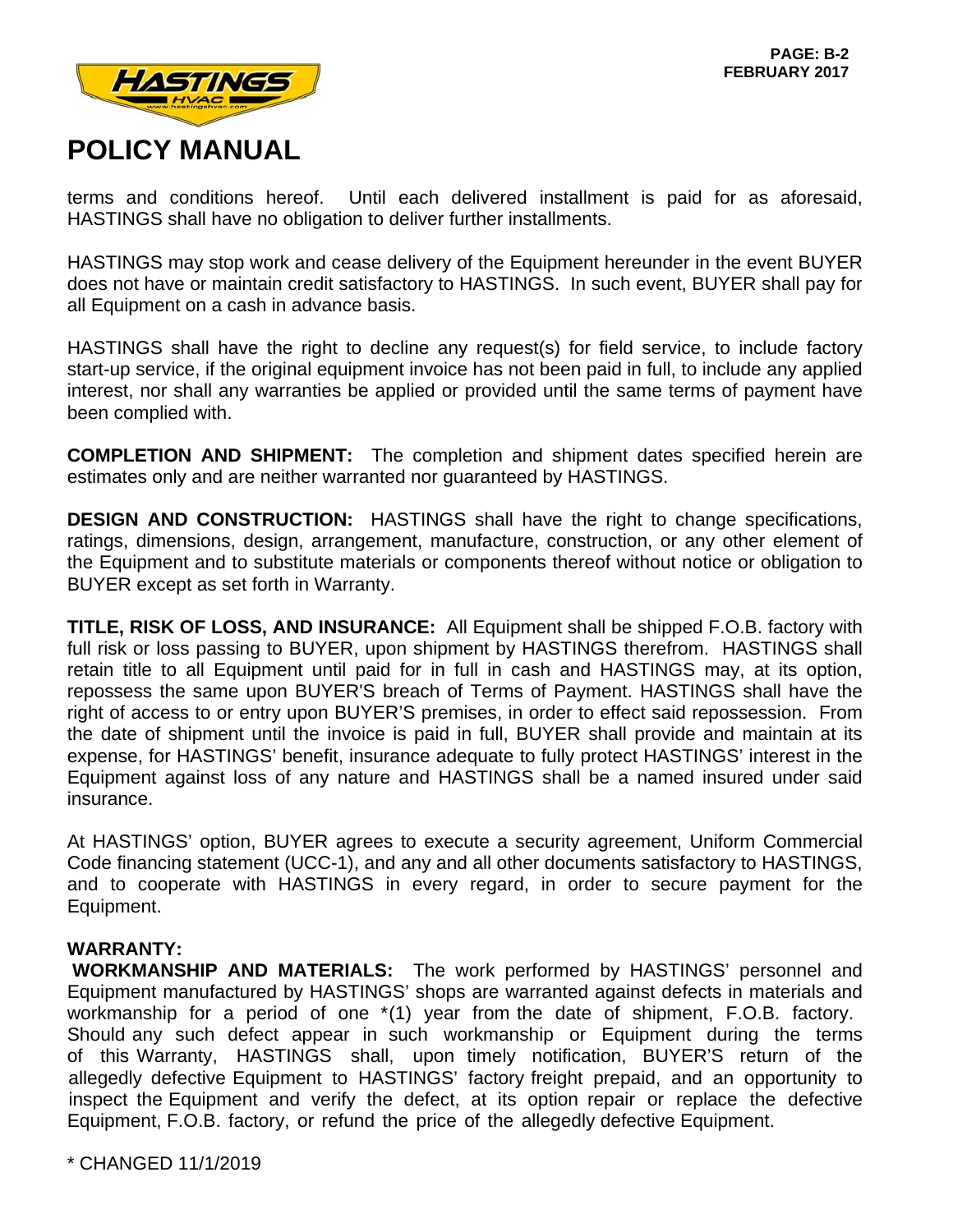

 With respect to portions of the Equipment manufactured by vendors, suppliers, and subcontractors of HASTINGS and supplied as a components or part of the Equipment furnished hereunder, BUYER accepts the benefit of the warranties, if any, provided by such vendors, suppliers, and subcontractors in lieu of any liability, obligation, or warranty, of any nature whatsoever, on the part of HASTINGS with respect thereto.

 **PERFORMANCE:** Air capacities, heating output capacities, and cooling output capacities, if specified herein by HASTINGS, are warranted for a period of ninety (90) days from the date of startup, but in no event longer than six (6) months from the date of shipment, F.O.B. factory, provided the Equipment is properly installed and maintained, used for the purpose intended, and used and tested in accordance with the instructions of HASTINGS during said period. Should any nonconformity with this warranty appear in such Equipment during the term of this Warranty, HASTINGS shall, upon timely notification, BUYER'S return of the allegedly nonconforming Equipment to HASTINGS' factory freight prepaid, and an opportunity to inspect the Equipment and verify the nonconformity, at its option repair or replace the nonconforming Equipment, F.O.B. factory, or refund the price of the Equipment found not to conform with Warranty provisions.

 **LIMITATION OF WARRANTIES AND REMEDIES:** The provisions, and in particular the technical and numerical provisions relating to the Equipment supplied hereunder, which appear in this offer, any quotation, the specifications, drawings, proposal documents, sales literature and any other documents are descriptive only and are not guarantees or warranties, nor are they guaranteed or warranted unless expressly stated so to be.

 BUYER'S right to enforce the above warranties is conditioned upon full payment of the Equipment and the Equipment being properly installed, properly maintained, used for the purpose intended, and used in accordance with the instructions of HASTINGS. Failures and defects due to normal wear and tear, corrosion, erosion, action of chemicals, fires, and acts of God are excluded from the above warranties.

 HASTINGS shall not incur any liability of any nature whatsoever arising from any breach of its express warranty obligations set forth herein in excess of the cost of repair or replacement of defective or nonconforming Equipment at HASTINGS' factory. HASTINGS shall not be responsible or incur any liability for any back charges or monies expended by BUYER for any purpose whatsoever unless HASTINGS issues written authorization to BUYER for said back charges or expenditures, in which event HASTINGS' responsibility or liability shall be limited in accordance with the express terms of said authorization. HASTINGS shall not be responsible or incur any liability for the labor or cost hereof necessary to remove, transport, or install original or replacement Equipment that has been repaired or replaced pursuant to this Warranty.

 The foregoing warranties and remedies for breach thereof are exclusive and conditioned upon timely notification by BUYER. They are given by HASTINGS and accepted by BUYER in lieu of any and all other remedies, warranties, and guarantees, express or implied, and IN LIEU OF ANY WARRANTY OF MERCHANTABILITY AND WARRANTY OF FITNESS FOR A PARTICULAR PURPOSE.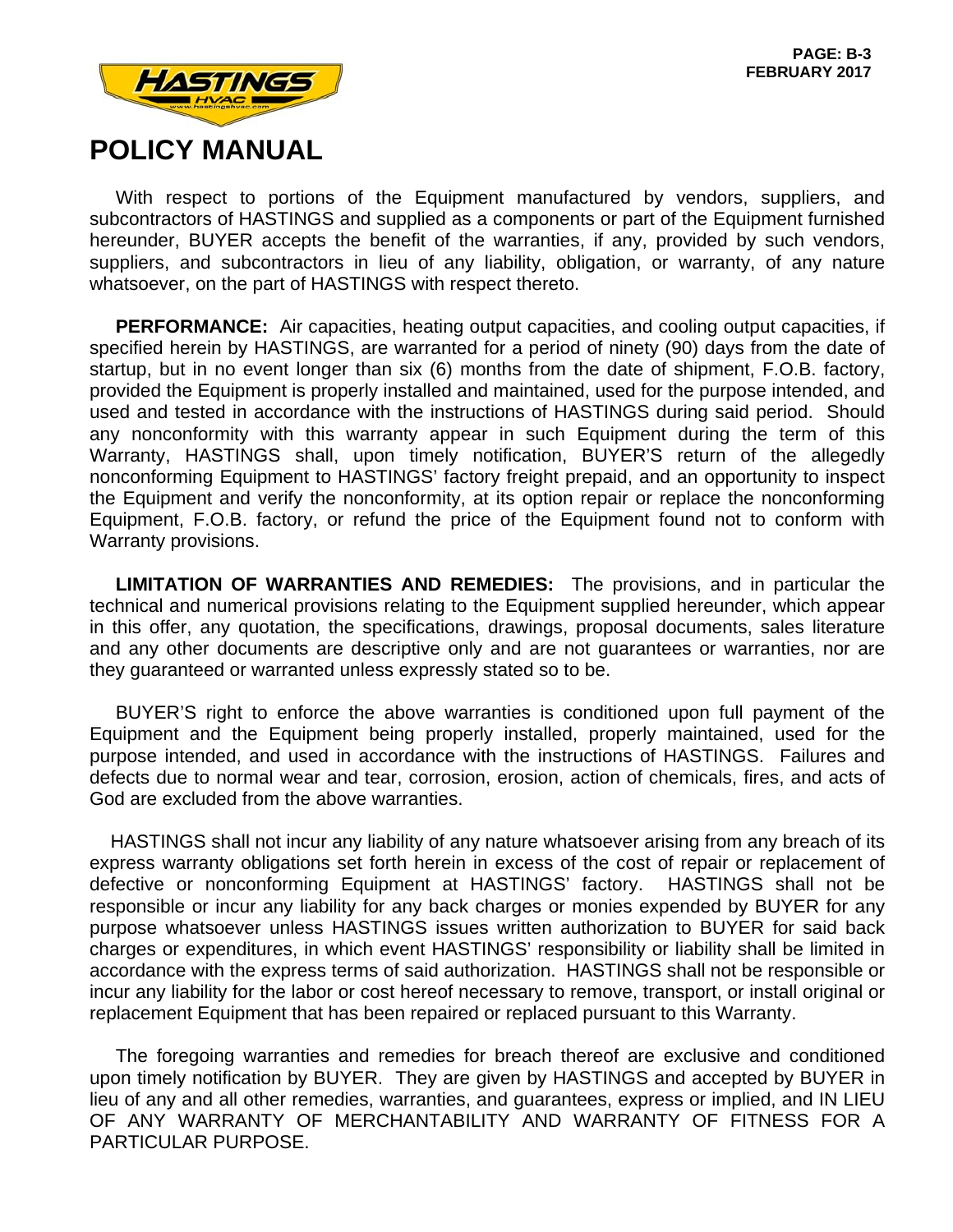

**LIMITATION OF LIABILITY:** UNDER NO CIRCUMSTANCES SHALL HASTINGS BE RESPONSIBLE OR LIABLE FOR ANY LOSS, COST OR DAMAGES ARISING FROM ANY SOURCE WHATSOEVER, INCLUDING NEGLIGENCE, IN EXCESS OF THE PURCHASE PRICE PAID BY BUYER FOR THE SPECIFIC EQUIPMENT WHICH GIVES RISE TO THE LOSS, COST, OR DAMAGE.

UNDER NO CIRCUMSTANCES, WHETHER ARISING IN CONTRACT, EQUITY, TORT (INCLUDING NEGLIGENCE), OR OTHERWISE, SHALL HASTINGS, ITS AGENTS, SUBCONTRACTORS, VENDORS, AND THE EMPLOYEES OF EACH BE RESPONSIBLE OR LIABLE FOR LOSS OF PROFIT, LOSS OF OPERATING TIME OR LOSS OF, OR REDUCTION IN USE OF, ANY FACILITIES (INCLUDING EXISTING FACILITIES) OR ANY PORTION THEREOF, INCREASED EXPENSE OF OPERATION OR MAINTENANCE, OR FOR ANY SPECIAL, INDIRECT, INCIDENTAL, OR CONSEQUENTIAL DAMAGES.

**PATENTS:** In the event the Equipment furnished by HASTINGS hereunder is held to constitute an infringement of any patent or violation of any trade secret and its use is enjoined, HASTINGS, within reasonable time and at its own expense, will at its option either (i) secure for BUYER the right to continue using such Equipment by suspension of the injunction or by procuring for BUYER a license or otherwise, (ii) replace such Equipment with non-infringing Equipment, (iii) modify such Equipment so that it becomes non-infringing or (iv) remove such Equipment and refund the sums paid therefore. The foregoing states the sole and exclusive liability of HASTINGS with respect to patent infringement or trade secret violation. In any instance where suit for patent infringement or trade secret violation is instituted, BUYER shall immediately advise HASTINGS thereof and permit HASTINGS the right, at its option, to participate in and direct the defense thereof.

The preceding paragraph shall not apply to any Equipment, or any part thereof, manufactured to BUYER'S design. As to such equipment or part, HASTINGS assumes no liability whatsoever for patent infringement. BUYER shall indemnify HASTINGS against all claims of patent infringement arising out of HASTINGS' manufacture of goods in accordance with BUYER'S specifications.

**DELAY:** HASTINGS shall not incur or be responsible or liable for any liability of any nature whatsoever for any delay in, or failure of, completion and shipment of the Equipment or any loss, cost, or damage arising therefrom if such loss, cost, damage, delay, or failure is attributable in whole or in part to any cause or causes beyond the reasonable control of HASTINGS. These causes include, but are not limited to, any act of God, or the public enemy; compliance with any order, decree, or request of any governmental authority; act of declared or undeclared war; public disorder; rebellion, sabotage, fire; flood; explosion; accident; riot; delays in transportation; strike; labor difficulty or other concerted act of workmen, whether direct or indirect; inability to obtain necessary fuel, material, or equipment from normal sources of supply; production set-aside; declaration of national emergency; mobilization of industry whereby material and labor required for completion of the Equipment hereunder are allocated or controlled; or any other cause not within the control of HASTINGS or which HASTINGS is unable to avoid by exercise of reasonable care. Upon the occurrence of any such delay, the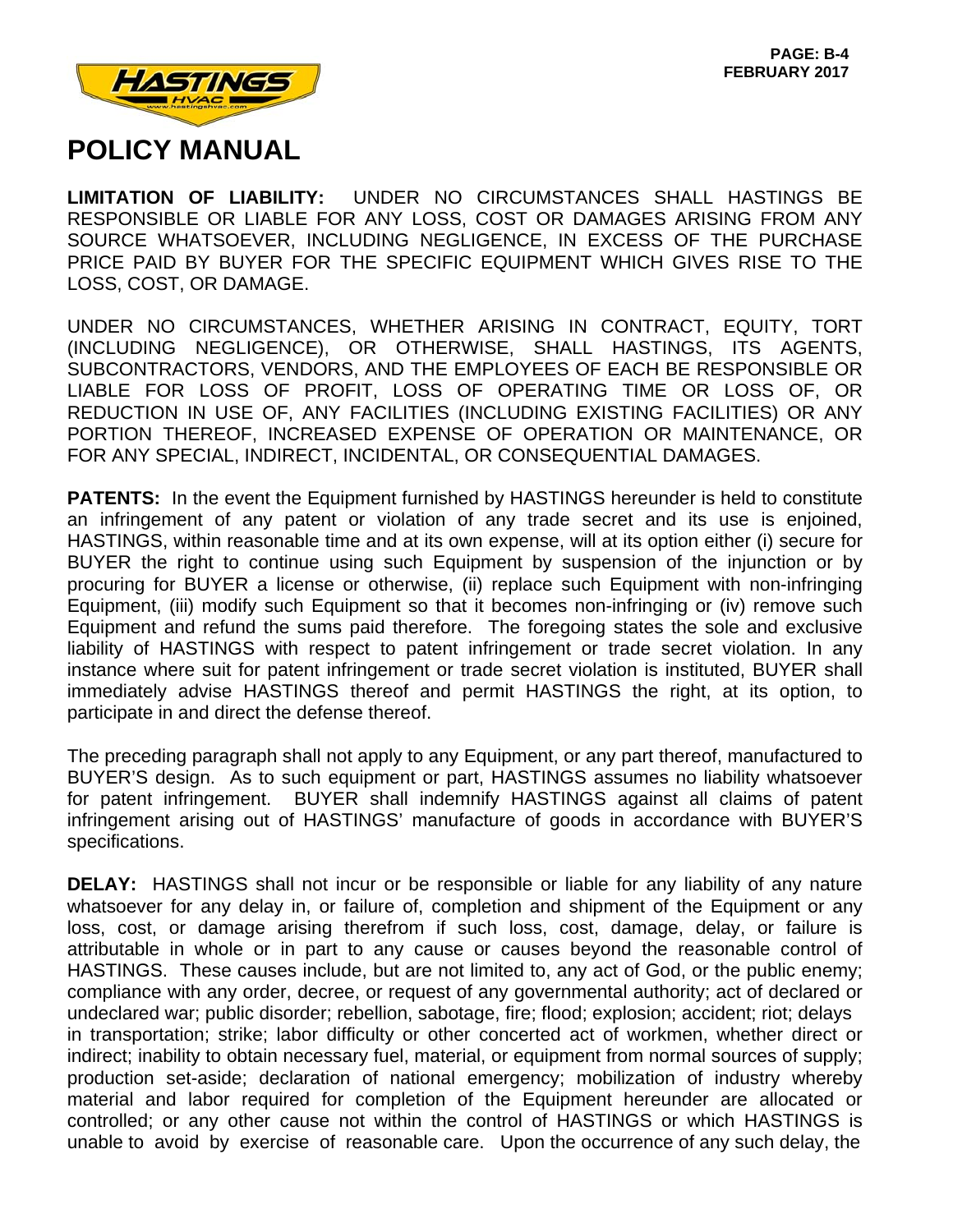

estimated time for completion and shipment of the equipment shall be extended for a time equal to the delay time reasonably attributable to the cause.

**CANCELLATION:** This order may be cancelled by BUYER only upon payment of reasonable charges, based upon expenses already incurred and commitments made by HASTINGS and upon HASTINGS' anticipated total profits. Cancellation charges on completed items will be 100% of the selling price.

HASTINGS reserves the right to manufacture ahead of its estimated shipping schedule whenever it deems necessary and such advance manufacture shall not void BUYER'S responsibility for cancellation as herein provided.

**ASSIGNMENT:** BUYER may neither assign, in whole or in part, BUYER'S interest herein without the prior written consent of HASTINGS.

**WAIVER:** HASTINGS' waiver of any breach by BUYER of any of the provisions contained herein shall not constitute a waiver of any other breach of the same or any other provision. HASTINGS' rights and remedies under any provision contained herein shall be in addition to and not in substitution of limitation of any other rights and remedies available to HASTINGS under applicable law.

**GOVERNING LAW:** This offer and any resulting contract is to be interpreted in accordance with, and its administration and performance governed by, the laws of the State of Nebraska. The parties hereto agree that Hastings, Nebraska shall be the forum for any cause of action filed in any court of law or equity.

**HEADINGS AND SEVERABILITY:** Any headings preceding the text of the several articles hereof are inserted solely for convenience of reference, shall not constitute a part hereof, and shall not otherwise affect the meanings, content, effect, or construction hereof. In the event that any provision contained herein or the application thereof to any person or circumstance shall to any extent be invalid or unenforceable, the remaining provisions hereof and the application of such provision to persons or circumstances other than those as to which it is held invalid or unenforceable shall not be affected thereby, and each provision hereof, notwithstanding said invalidity or unenforceability, shall remain valid and enforceable to the fullest extent permitted by law.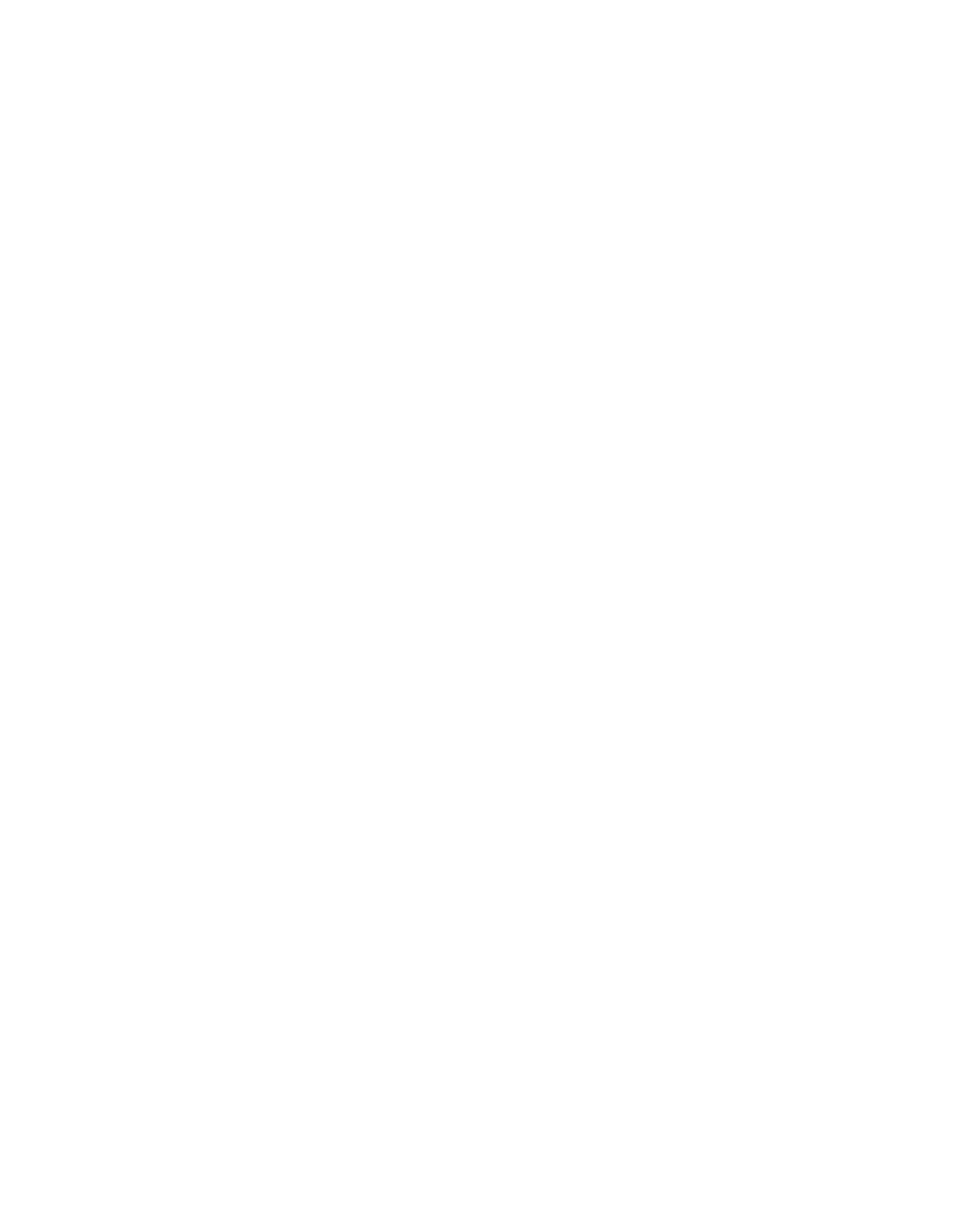

### **Ordering Information**

Perhaps the one area of our relationship triggering the greatest number of telephone calls and correspondence is the matter of order placement.

Following are some basic guidelines which have been created to make order entry easier for you and clearer for us. It is extremely important that all parties concerned have a complete understanding of what constitutes an "acceptable" order. The "acceptable" order can be processed quickly and efficiently, while the "unacceptable" order must be placed on "hold" to await missing information or clarification.

Here is how you can help us *help you*.

#### **SEND COMPLETE ORDERS**

Following are the **minimum** requirements for booking or registering any order:

1. "Sold to"

.

- 2. "Ship to" and job name and location
- 3. Description of basic unit
- 4. Type of fuel
- 5. Type of heat exchanger
- 6. Pricing (including start-up and freight charges, if applicable)
- 7. Desired shipping date or "subject to approval"
- 8. Commission split, if any

Actual order processing will not be done until we receive a complete confirming order by mail, email, or facsimile.

Be sure the multiplier is acceptable. Follow your commission schedule to estimate your commission. (See Section "G" – Commissions and Specification Credit.) Be sure that freight charges, if allowed in the sales price, are properly provided for, and that no unrealistic conditions are imposed. Freight will be billed at actual cost and not billed based on freight estimate provided.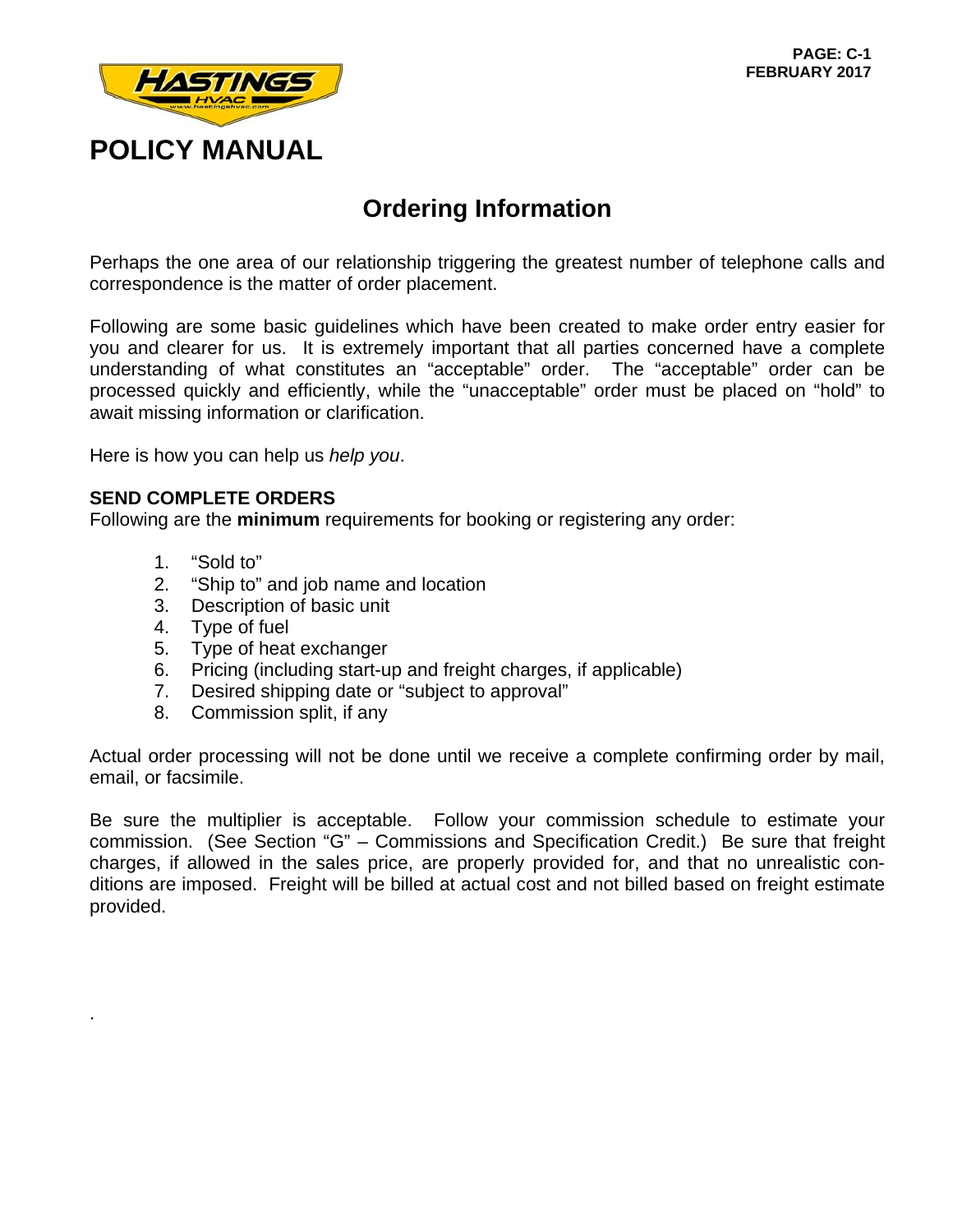

### **INCLUDE CONFIRMING ORDER**

We must have a written, confirming order from the customer whom we are to invoice. The order *must* be addressed to Hastings HVAC, Inc. Do *not* hold your customer's order waiting for approval. Attach it, instead, to your transmittal order and applicable pricing and specifying form. Do not write or type on your customer's original order; instead, help him to fill it out properly in the first place. If, however, the customer's order is received made out to you, you can forward it to us and we will send a letter of assignment to the customer. When the customer signs the letter and returns it to us, the original purchase order is then legally transferred to Hastings HVAC, Inc. This saves order-handling time. If your customer does not use purchase order forms, have him either write the order on his letterhead and sign it, or have him sign your quotation form as follows:

This quotation to be considered as our approved purchase order to Hastings HVAC, Inc. and we expect to be invoiced by Hastings HVAC, Inc.

\_\_\_\_\_\_\_\_\_\_\_\_\_\_\_\_\_\_\_\_\_\_\_\_\_\_\_\_\_\_\_\_\_ \_\_\_\_\_\_\_\_\_\_\_\_\_\_\_\_\_\_\_

Company Name Date Date Date

By \_\_\_\_\_\_\_\_\_\_\_\_\_\_\_\_\_\_\_\_\_\_\_\_\_\_\_\_\_\_ **Signature** 

Be sure the customer's order matches your transmittal order in every detail and *attach one of our pricing forms and an order transmittal form*. If a quotation or other document is mentioned in the customer's order, a copy *must* be sent to us with the order.

### **PLANS AND SPECIFICATIONS**

Avoid the phrase "per plans and specifications" when possible. However if "plans and specifications" are referred to on your customer's purchase order, we must take exception. Hastings shall be responsible for "Approved Submittals" or "Submittals for Record".

#### **ESTIMATED SHIPPING DATES**

To estimate the earliest possible shipping date and where an accurate shipping date is needed, contact our plant and ask for "Equipment Availability Information".

### **APPROVALS**

When a customer's order specifies that approvals are required, please remember that we must receive an approved copy of all prints. The customer has set this condition and we must comply. The only acceptable exception is a *written* waiver from the customer nullifying this condition.

If you prepare your own submittal data, be sure to send a copy of the originals to us along with the purchase order. This will give us something to compare with the approved or revised copy when it comes in.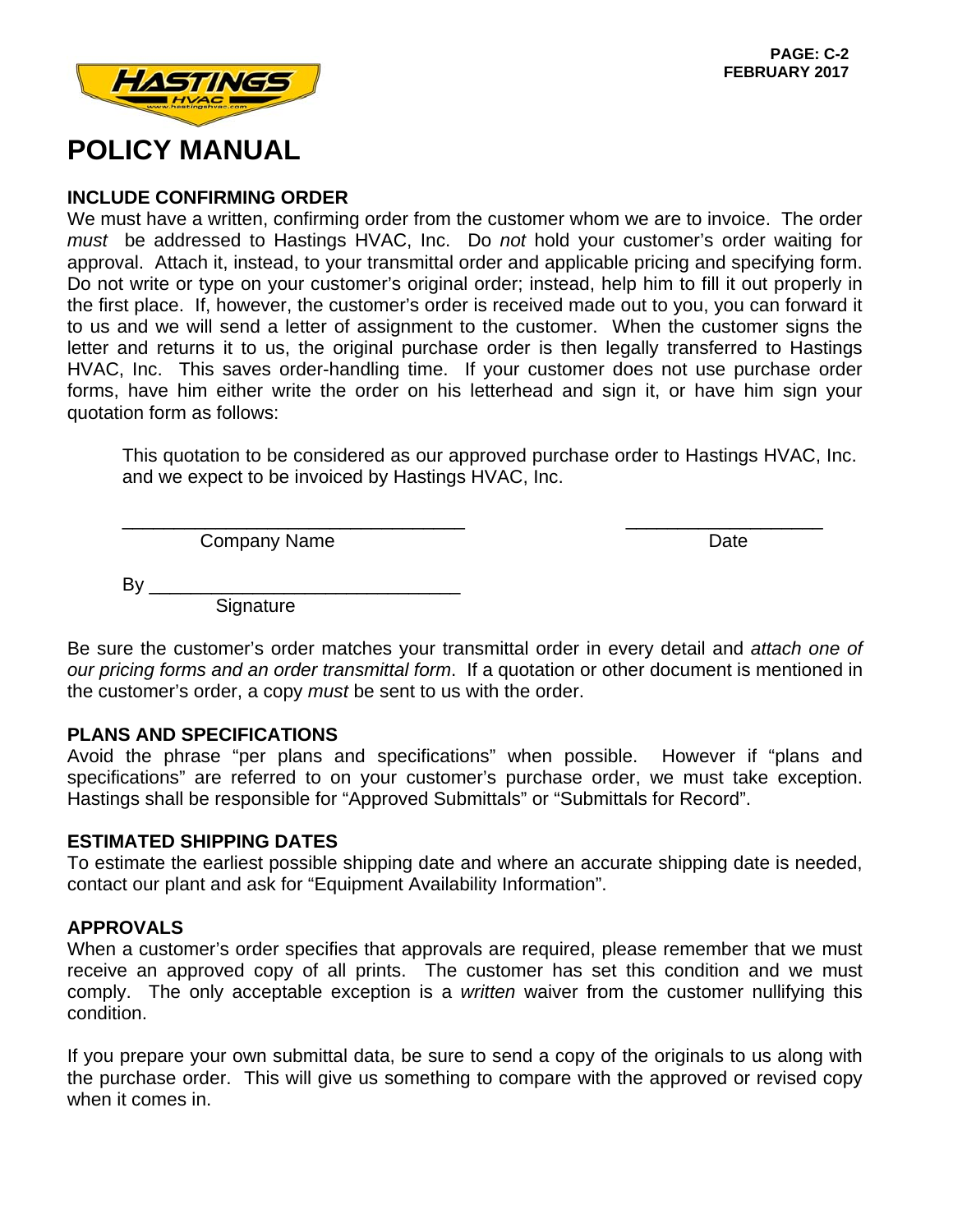

### **START-UP SERVICE CHARGE**

Start-up by a factory-trained or authorized service representative is strongly recommended on all HASTINGS units. Proper adjustment at the job site to suit actual conditions insures customer satisfaction.

Equipment orders involving start-up cannot be processed until a definite start-up charge has been established. See Section "F" for complete details.

#### **SERVICE CONTRACTS**

Service contracts, other than initial start-up, must be ordered separately from Hastings HVAC Service Company.

### **INSURANCE OR CODE APPROVALS**

If formal insurance approvals, such as FM or GE-GAPS (formerly IRI / FIA), are required, we will apply for such approvals, but you must furnish the following information on the order or transmittal form:

GE-GAPS: Job name, address, location, I.D. number

FM: Index number and account number

We can place the order on our production schedule only after we have received formal acceptance of our submittal data from the insurance agency.

All other approval agency requirements (local, state, etc.) will be the responsibility of the customer.

#### **FREIGHT COSTS**

All products manufactured at Hastings, Nebraska, are F.O.B. factory. All purchased products are F.O.B. point of manufacture. Be sure to provide for freight costs on all shipments and see that the customer's order is *clear* where freight charges are concerned.

HASTINGS cannot guarantee actual freight cost. Any estimate given will be valid for 30 days from date of freight estimate. LTL rates are generally safe on small orders, but if the product is over 87 inches wide or over 8 feet high, or a multi-heater shipment, actual loading must be considered before quoting a firm cost.

If you sell equipment freight allowed, be sure the customer's order reads F.O.B. shipping point. Qualify the shipping point city, as known. Do *not* permit the customer's order to indicate F.O.B. job site.

#### **SPLIT SHIPMENT**

If the customer has an urgent requirement for his equipment, we can sometimes split an order, i.e., ship part of his order ahead to facilitate this requirement. This may increase the freight and unloading costs, therefore, we must have the customer's written authorization to do this at his expense.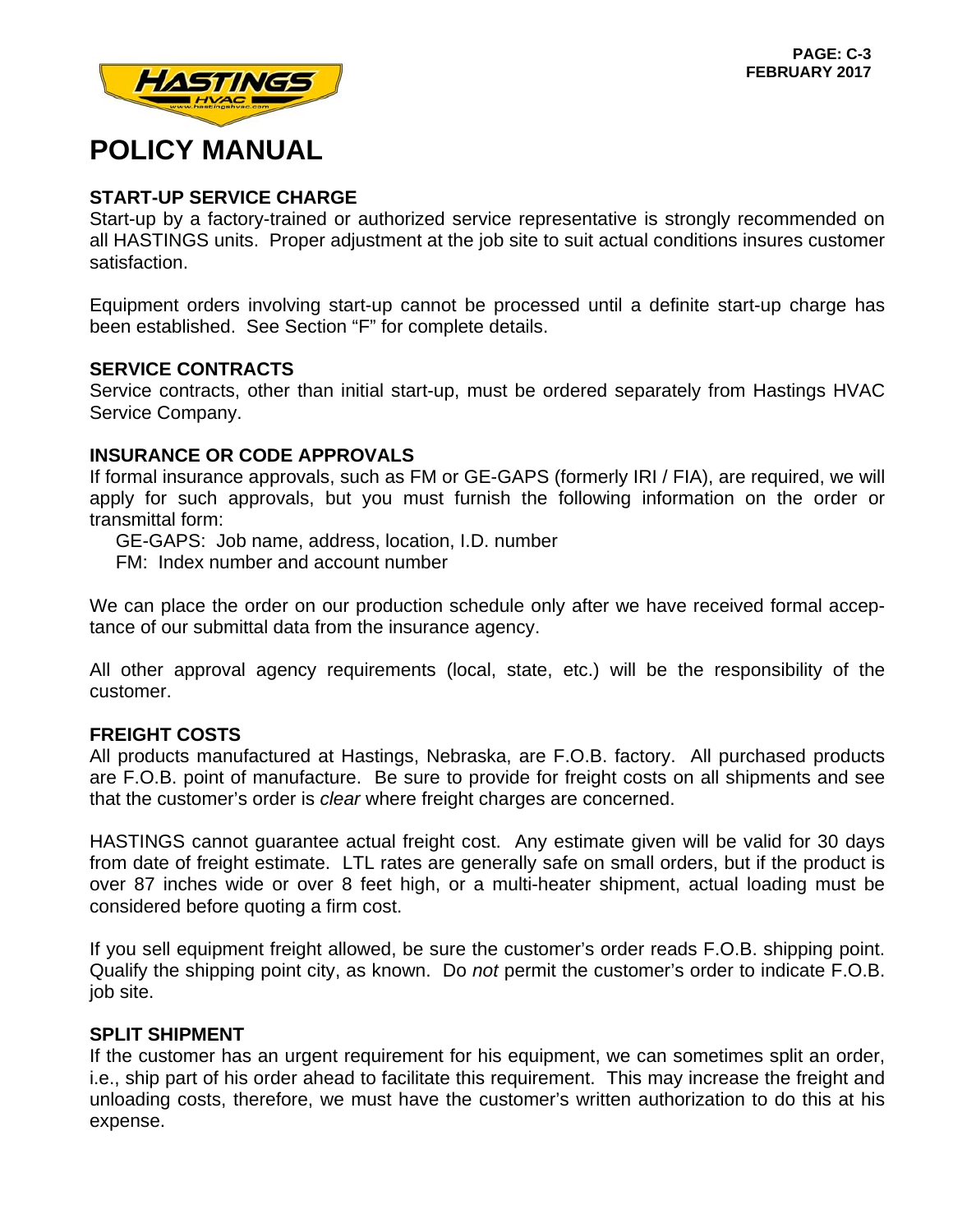

### **ORDERS WHICH INCLUDE ITEMS SUPPLIED BY OTHERS**

We *cannot* invoice a customer for equipment or services furnished by someone else nor accept a confirming order which includes other suppliers' products in a lump sum price. Doing so would involve us in the responsibility for those items or lead to disagreement over the amount of our invoice to the customer.

#### **FULL JOB INFORMATION**

Be sure that every order includes all the information pertinent to the type of equipment to be furnished, such as CFM, static pressure, type of gas, BTU/cubic foot, value, specific gravity, line gas pressure, *actual* motor voltage and phase. If any essential item is missing, a delay in shipment will invariably result.

We urge you to use our "Transmittal Order Forms" to make sure that each order is complete and ready to process the day we receive it.

One last very important point to keep in mind when writing or calling for information about an order, always refer to *our* requisition number, otherwise this information can be extremely difficult to locate.

The requests made on these pages reflect the increasing need to insure a complete understanding among us, the manufacturer, you, the Sales Representative, and our customer. Trivial misunderstandings can become costly errors when fabricating custom-built equipment. Help us to serve your needs more effectively and efficiently by checking each order for completeness and accuracy before submitting it to us. You might be amazed at how quickly we can process a "clean" order – even during our busy season.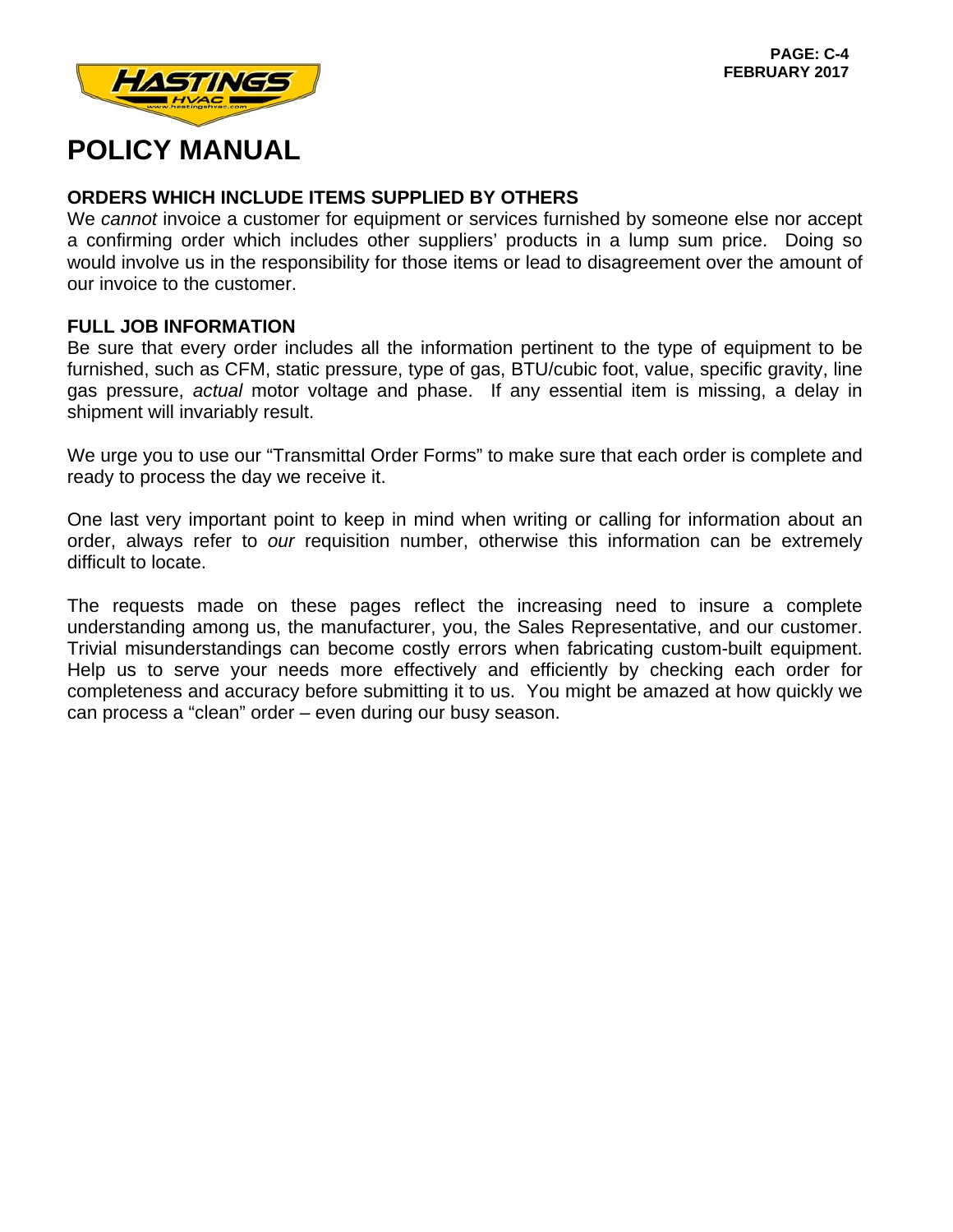

### **Credit Clearance**

One of the most common causes of delayed shipments is a misunderstanding about the credit standing of a customer. Ordinarily we assign terms of net 30 days to those firms having "good" or "high" ratings with a credit search, consistent with the size of the order.

While references from a limited number of suppliers or from banks are helpful, they are taken into consideration only in relationship with the credit search and other supplementary information in arriving at a complete evaluation.

The absence of a credit search is not to be construed as unfavorable, but signifies circumstances difficult to classify within condensed rating symbols. It requires the obtaining of a special report for additional information. Upon request, we will be glad to check credit of any firm you are quoting HASTINGS equipment to.

If you obtain an order from a new firm which is unrated and time does not permit the usual investigation, you may want to request permission to ship subject to check with order or C.O.D. on their first order to expedite delivery.

Representatives who "buy-for-resale" are expected to keep their accounts with us current. If your customer delays payment, you are still expected to pay us in full when due. Your buy-forresale privilege is dependent on prompt payment of our invoices.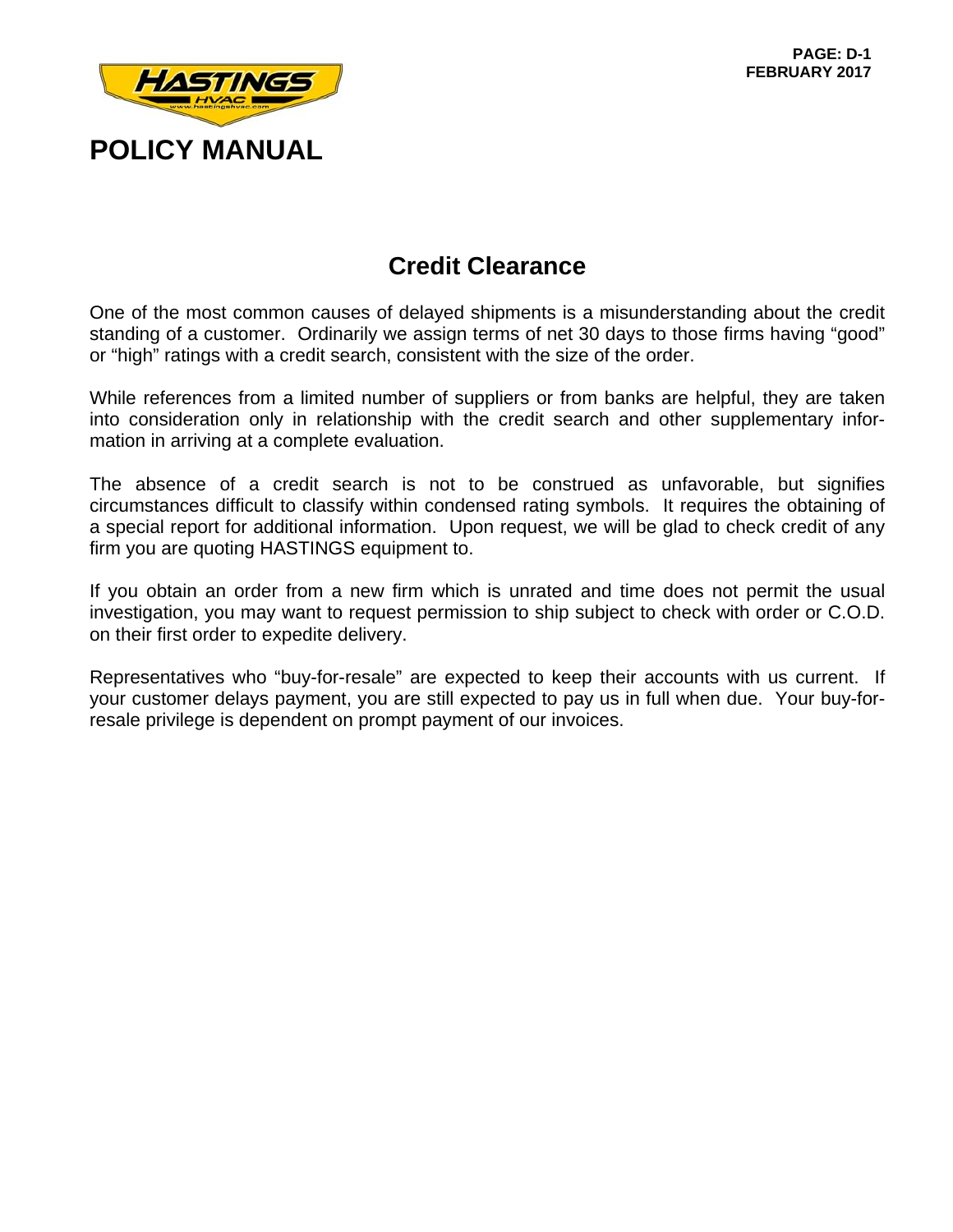

### **Credit Information for Hastings Orders Hastings HVAC, Inc.**

3606 Yost Avenue, Hastings, NE 68901-1966 Phone: (402) 463-9821 Fax: (402) 462-8006

\*\*\***POLICY\*\*\*** All applications must include copies of tax certificates for resale or blanket. Credit will not be granted if your application is not filled out completely or it's not signed. Credit checks will not go underway until all of the above is satisfied.

| <b>Credit Application</b>           |           |                                                 |                                                  |              |                                                                                                                                                                                                                                |           |
|-------------------------------------|-----------|-------------------------------------------------|--------------------------------------------------|--------------|--------------------------------------------------------------------------------------------------------------------------------------------------------------------------------------------------------------------------------|-----------|
|                                     |           |                                                 |                                                  |              |                                                                                                                                                                                                                                |           |
|                                     |           |                                                 |                                                  |              | For past ______________________ years                                                                                                                                                                                          |           |
| (Street)                            | (City)    | (State)                                         | (Zip Code)                                       |              |                                                                                                                                                                                                                                |           |
|                                     |           |                                                 |                                                  |              |                                                                                                                                                                                                                                |           |
|                                     |           |                                                 |                                                  |              |                                                                                                                                                                                                                                |           |
| Ownership: Sole Owner               |           | <b>Example 1</b> Partnership                    | _____Corporation                                 |              |                                                                                                                                                                                                                                |           |
|                                     |           |                                                 |                                                  |              |                                                                                                                                                                                                                                |           |
|                                     | (Name)    |                                                 |                                                  | (Title)      |                                                                                                                                                                                                                                |           |
| Principal: ______________           |           |                                                 |                                                  |              |                                                                                                                                                                                                                                |           |
|                                     | (Name)    |                                                 |                                                  | (Title)      |                                                                                                                                                                                                                                |           |
| <u>Trade References:</u>            |           | (Name suppliers of major products and services) |                                                  |              |                                                                                                                                                                                                                                |           |
| (Name)                              | (Street)  | (City)                                          |                                                  | (State)      | (Zip Code)                                                                                                                                                                                                                     |           |
|                                     |           |                                                 |                                                  |              |                                                                                                                                                                                                                                |           |
| 2. $\overline{\phantom{a}}$         |           |                                                 |                                                  |              |                                                                                                                                                                                                                                |           |
| (Name)                              | (Street)  | (City)                                          |                                                  | (State)      | (Zip Code)                                                                                                                                                                                                                     |           |
|                                     |           |                                                 |                                                  |              | Fax: Exercise and the second contract of the second second contract of the second second contract of the second second second second second second second second second second second second second second second second secon |           |
| 3.                                  |           |                                                 |                                                  |              |                                                                                                                                                                                                                                |           |
| (Name)                              | (Street)  | (City)                                          |                                                  | (State)      | (Zip Code)                                                                                                                                                                                                                     |           |
|                                     |           |                                                 |                                                  |              |                                                                                                                                                                                                                                |           |
| <b>Bank Reference: Checking</b>     |           | ____Savings                                     | Loan                                             |              |                                                                                                                                                                                                                                |           |
| (Name)                              | (Address) | $(Acct. \#)$                                    |                                                  | (Phone #)    |                                                                                                                                                                                                                                | (Contact) |
| <b>Bank Reference: ____Checking</b> |           | _____Savings                                    | Loan<br>$\frac{1}{2}$ . The set of $\frac{1}{2}$ |              |                                                                                                                                                                                                                                |           |
| (Name)                              | (Address) | $(Acct. \#)$                                    |                                                  | (Phone $#$ ) |                                                                                                                                                                                                                                | (Contact) |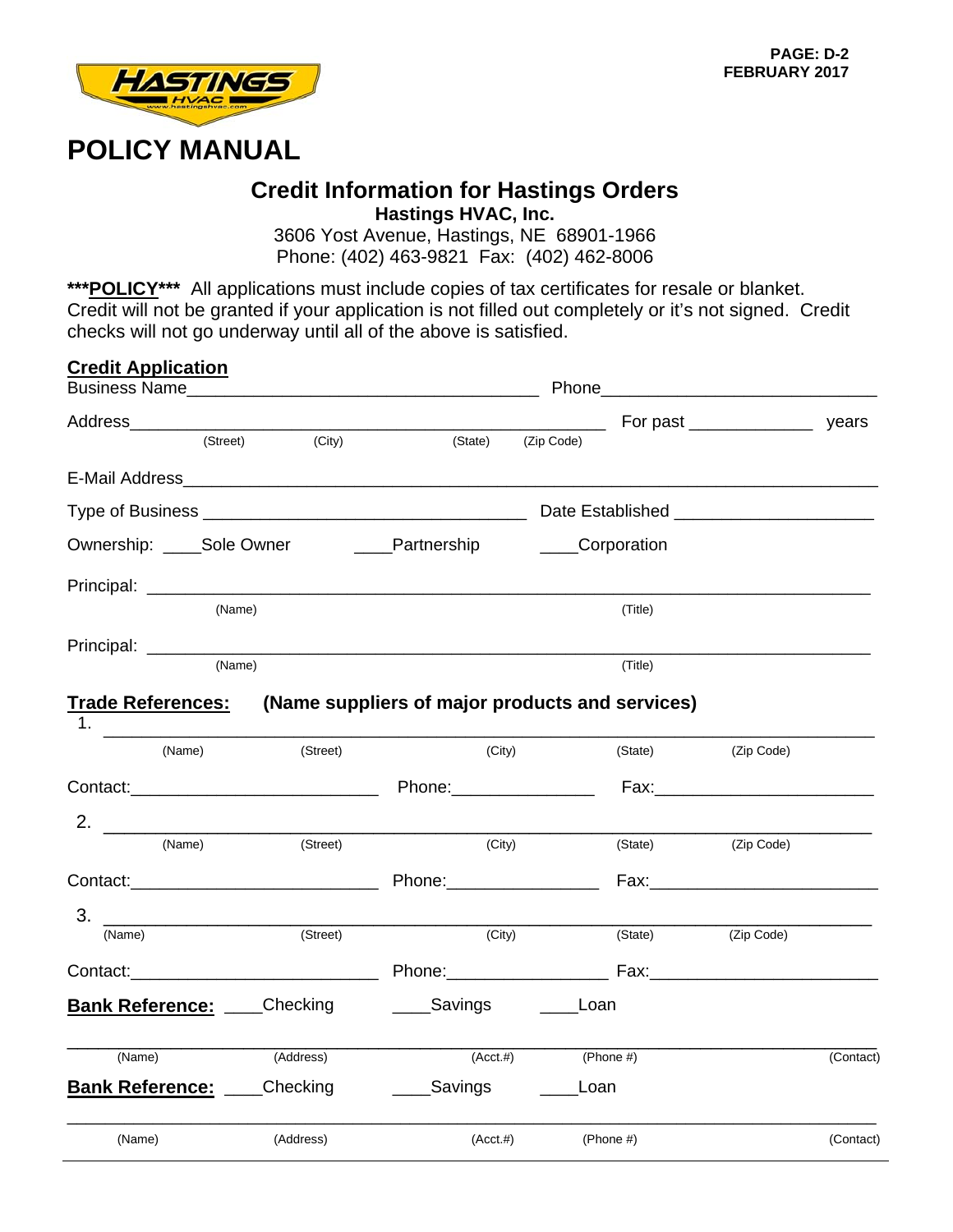|  |  | Has the company, firm, corporation, or any of its principals ever been bankrupt? |  | _____ If yes, explain |
|--|--|----------------------------------------------------------------------------------|--|-----------------------|
|--|--|----------------------------------------------------------------------------------|--|-----------------------|

| Has a tax lien or civil court judgment been filed against the company, firm, corporation or any of its<br>principals in the past five years? ______ If yes, explain                                                                                                                                                                                                                                                                                                                                                                                                                                                                                           |          |                                  |           |          |                                                                                                     |                    |  |
|---------------------------------------------------------------------------------------------------------------------------------------------------------------------------------------------------------------------------------------------------------------------------------------------------------------------------------------------------------------------------------------------------------------------------------------------------------------------------------------------------------------------------------------------------------------------------------------------------------------------------------------------------------------|----------|----------------------------------|-----------|----------|-----------------------------------------------------------------------------------------------------|--------------------|--|
|                                                                                                                                                                                                                                                                                                                                                                                                                                                                                                                                                                                                                                                               |          |                                  |           |          |                                                                                                     |                    |  |
|                                                                                                                                                                                                                                                                                                                                                                                                                                                                                                                                                                                                                                                               | (Name)   |                                  | (Address) |          |                                                                                                     | (Phone)            |  |
|                                                                                                                                                                                                                                                                                                                                                                                                                                                                                                                                                                                                                                                               |          |                                  |           |          |                                                                                                     |                    |  |
| ***PLEASE FORWARD EXEMPT CERTIFICATE WITH COMPLETED APPLICATION.                                                                                                                                                                                                                                                                                                                                                                                                                                                                                                                                                                                              |          |                                  |           |          |                                                                                                     |                    |  |
| Job Information                                                                                                                                                                                                                                                                                                                                                                                                                                                                                                                                                                                                                                               |          |                                  |           |          |                                                                                                     |                    |  |
|                                                                                                                                                                                                                                                                                                                                                                                                                                                                                                                                                                                                                                                               |          |                                  |           |          |                                                                                                     |                    |  |
| Private, Federal, State or Local Government Job? (Circle one)                                                                                                                                                                                                                                                                                                                                                                                                                                                                                                                                                                                                 |          |                                  |           |          |                                                                                                     |                    |  |
|                                                                                                                                                                                                                                                                                                                                                                                                                                                                                                                                                                                                                                                               |          | $\overline{(City)}$              |           |          | (State)                                                                                             | (Zip Code)         |  |
|                                                                                                                                                                                                                                                                                                                                                                                                                                                                                                                                                                                                                                                               |          |                                  |           |          |                                                                                                     |                    |  |
| (Name)                                                                                                                                                                                                                                                                                                                                                                                                                                                                                                                                                                                                                                                        | (Street) |                                  | (City)    |          | (State)                                                                                             | (Zip Code)         |  |
|                                                                                                                                                                                                                                                                                                                                                                                                                                                                                                                                                                                                                                                               |          |                                  |           |          |                                                                                                     |                    |  |
|                                                                                                                                                                                                                                                                                                                                                                                                                                                                                                                                                                                                                                                               |          |                                  |           |          |                                                                                                     |                    |  |
|                                                                                                                                                                                                                                                                                                                                                                                                                                                                                                                                                                                                                                                               |          | (Name)                           |           | (Street) | (City)                                                                                              | (State)            |  |
| Contact:                                                                                                                                                                                                                                                                                                                                                                                                                                                                                                                                                                                                                                                      |          |                                  |           |          | Phone: Note: Note: Note: Note: Note: Note: Note: Note: Note: Note: Note: Note: Note: Note: Note: No |                    |  |
| Your Contract is with: ___________________________________                                                                                                                                                                                                                                                                                                                                                                                                                                                                                                                                                                                                    |          |                                  |           |          |                                                                                                     |                    |  |
| (Name)                                                                                                                                                                                                                                                                                                                                                                                                                                                                                                                                                                                                                                                        |          | (Street)                         |           | (City)   |                                                                                                     | (State) (Zip Code) |  |
|                                                                                                                                                                                                                                                                                                                                                                                                                                                                                                                                                                                                                                                               |          |                                  |           |          |                                                                                                     |                    |  |
| Does Job Have Payment Bond? ___ Yes ___ No Obtain by__ _________________________                                                                                                                                                                                                                                                                                                                                                                                                                                                                                                                                                                              |          |                                  |           |          |                                                                                                     |                    |  |
|                                                                                                                                                                                                                                                                                                                                                                                                                                                                                                                                                                                                                                                               |          |                                  |           |          |                                                                                                     |                    |  |
|                                                                                                                                                                                                                                                                                                                                                                                                                                                                                                                                                                                                                                                               | (Name)   |                                  | (Street)  |          | (City)                                                                                              | (State) (Zip Code) |  |
|                                                                                                                                                                                                                                                                                                                                                                                                                                                                                                                                                                                                                                                               |          |                                  |           |          |                                                                                                     |                    |  |
| Applicant agrees to pay all Hastings HVAC, Inc. costs incurred to collect any over-due balances including<br>reasonable attorneys' fees and court cost; as well as reasonable attorneys' fees for an appeal. An over-due<br>balance is an amount that is 30 days past due Hastings HVAC, Inc. invoice date. The customer agrees to<br>pay a service charge of 1 % % per month, which is an annual percentage rate of 18% of all overdue<br>balances.<br>The undersigned as an inducement to grant credit represents and warrants that the information submitted is<br>true and accurate. We are authorized to investigate the credit references listed above. |          |                                  |           |          |                                                                                                     |                    |  |
| Name:                                                                                                                                                                                                                                                                                                                                                                                                                                                                                                                                                                                                                                                         |          | _Title: $\overline{\phantom{a}}$ |           |          | Date:                                                                                               |                    |  |

 I certify that I am authorized as an owner, partner, corporate officer, member or representative to sign this document.

**\*\*\* Application must be signed**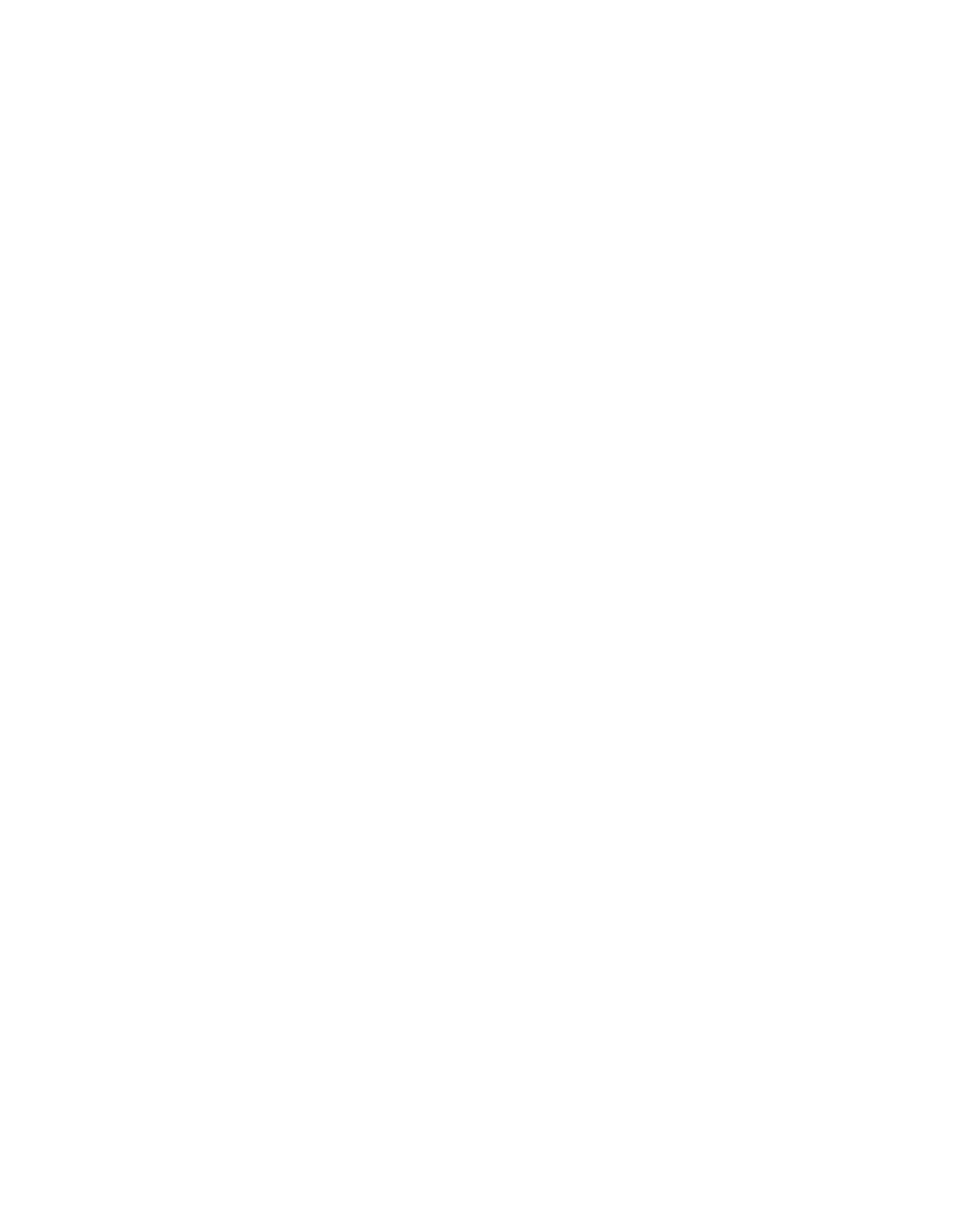

## **Product Liability**

As Individual businessmen, we are all subject to liability exposure and litigation in the conduct of our business activities. Liability action arising out of actual or alleged bodily injury or property damage attributed to product sold or distributed, more often than not, involves not only the manufacturer, but also sales representatives and contractors.

In order to mitigate this exposure as it relates to the sale or distribution of Hastings products, we have extended our Corporate Product Liability Insurance to include your interest.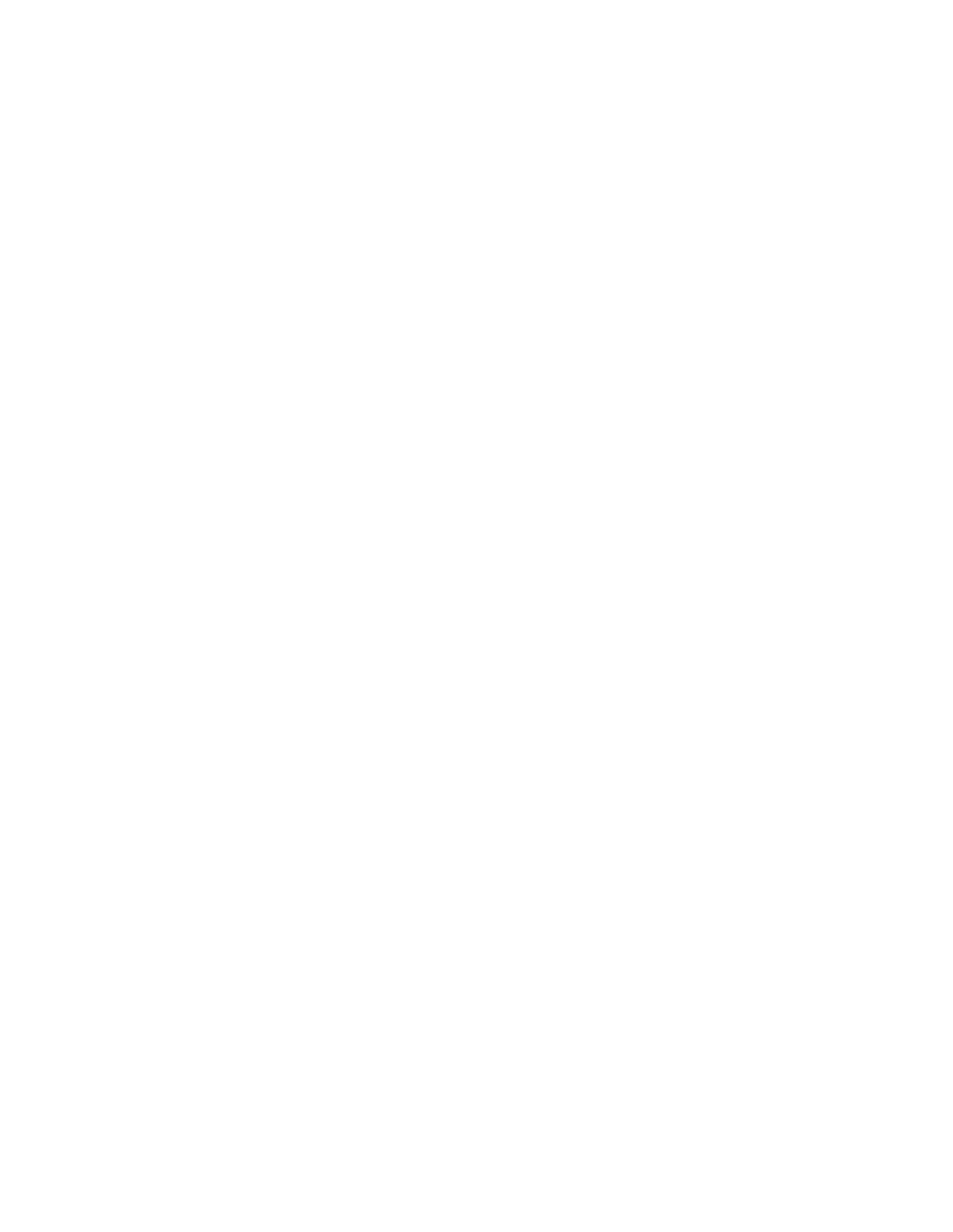

### **Equipment Start-Up and Replacement and Warranty Parts**

The sales representative may sell start-up, maintenance, parts and conversions on a nonexclusive basis.

To qualify for a commission, an order must total \$100 net or more and you must have initiated the inquiry or been actively involved in the making of the sale.

Hastings HVAC Service Company will continue to solicit inquiries and obtain orders without paying a commission to representatives not involved in the sale.

### **EXPLANATION OF STANDARD FACTORY START-UP**

- 1. One scheduled trip only allowed for start-up service.
- 2. If the job is a multiple unit installation, the customer is required to have all units completely ready at time of request.
- 3. Any return calls required to complete the start-up due to incompletion of installation shall be considered a paid service.
- 4. Do not call today and expect someone there at once. Customer or installing contractor is to fill out the start-up request form furnished when they receive the units. If special timing is required, call in.

### **ORDERING REPLACEMENT WARRANTY PARTS**

- 1. All warranty parts must have a job number, parts requisition number, or unit serial number. This information is used to verify ship dates and identify any problem with purchased parts that may arise.
- 2. Part descriptions, such as a gas valve VR844, will also be required whenever ordering warranty or replacement items.
- 3. If correct parts descriptions or job numbers are incorrectly supplied, the ordering party must accept responsibility for the purchased item.
- 4. HASTINGS requires a 50% restocking fee on all parts orders that are either ordered wrong from the field, not used, or were not an over-shipment by HASTINGS.

### **QUOTING OF REPAIR PARTS PRICES**

1. Amounts quoted will reflect list price per item only unless otherwise requested.

### **MULTIPLIERS AND COMMISSIONS FOR FIELD PARTS ORDERS**

- 1. If the sales representative is the billed party, then a .44 multiplier times list  $=$  net. (No commission given.)
- 2. Commissions only apply if contractor or end user becomes the billed party and you have participated in the sale.
- 3. If the contractor is the billed party through the representative, then a .56 multiplier times list = net. (10% commission is given on orders above \$100.00 net.)
- 4. If the end user is the billed party through the representative, then a .72 multiplier times list = net. (15% commission is given on orders above \$100.00 net.)
- 5. Exceptions will be taken as to multipliers used for replacement Counterflo combustion chambers and fuel conversions or burner replacements. These will be quoted at .40 and .50 multipliers to meet competition, and due to the high cost of individual kitting required that could put the selling price beyond the reach of an end user at .72.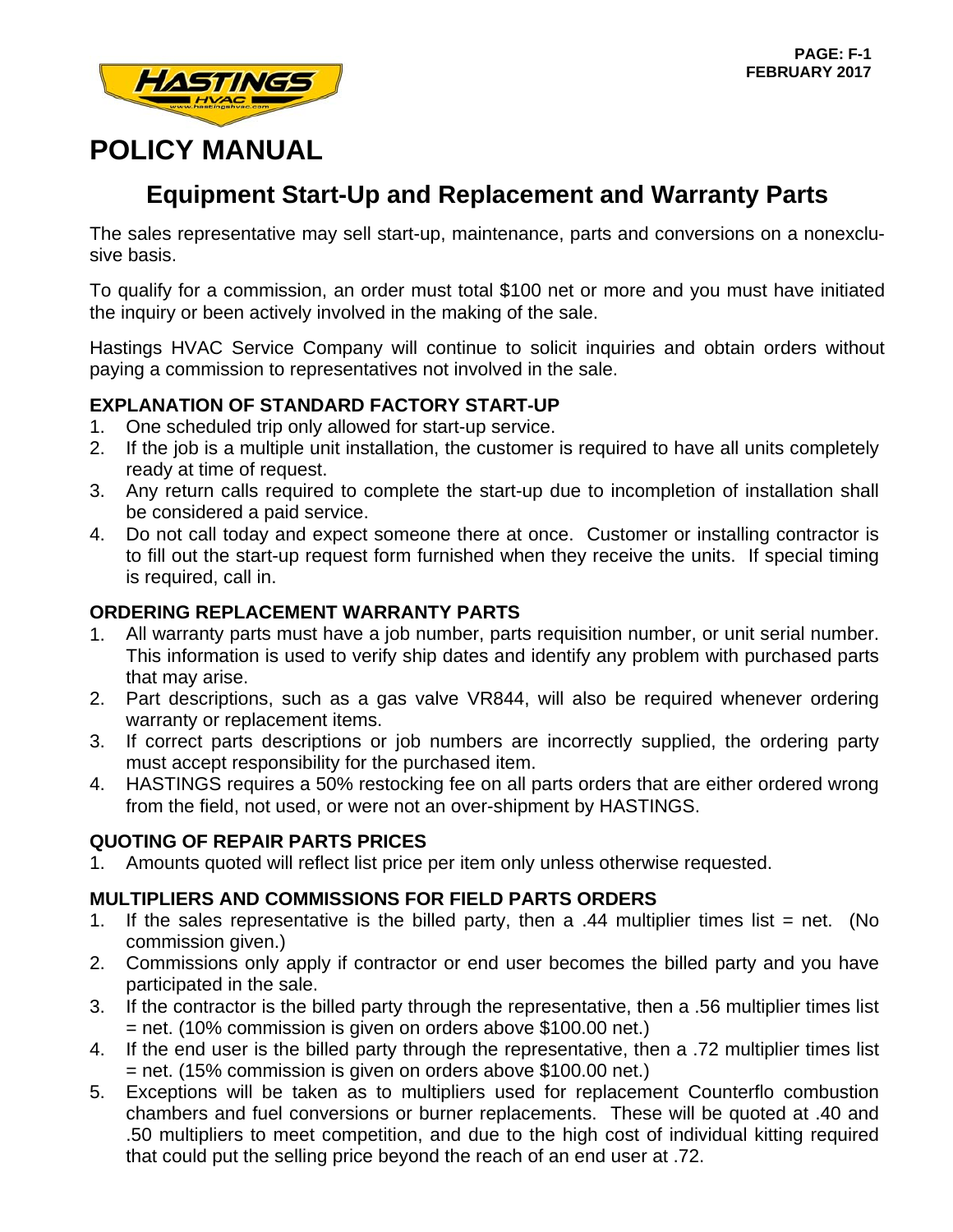

### **Request for Start-Up Service**

| Hastings HVAC, Inc. Order No. | Date: |
|-------------------------------|-------|
| Customer Order No.            |       |
| Customer                      |       |

This form must be completed by the customer and forwarded to Hastings HVAC, Inc. before our serviceman can be scheduled to visit the job site to start-up the equipment for which a start-up service has been purchased in the original equipment purchase order. If any of the conditions of this form are not completed when our serviceman arrives, the customer is responsible for all expenses incurred by the serviceman (at the normal rate) and will be billed accordingly. This invoice must be paid in full prior to rescheduling the serviceman. Allow at least ten (10) working days after the request is received by Hastings HVAC Inc. for the Service Department to schedule the start-up.

\_\_\_\_\_\_\_\_\_\_\_\_\_\_\_\_\_\_\_\_\_\_\_\_\_\_\_\_\_\_\_\_\_\_\_\_\_\_\_\_\_\_\_\_\_\_\_\_\_\_ \_\_\_\_\_\_\_\_\_\_\_\_\_\_\_\_\_\_\_\_\_\_\_\_\_\_\_\_\_\_\_

\_\_\_\_\_\_\_\_\_\_\_\_\_\_\_\_\_\_\_\_\_\_\_\_\_\_\_\_\_\_\_\_\_\_\_\_\_\_\_\_\_\_\_\_\_\_\_\_\_\_ \_\_\_\_\_\_\_\_\_\_\_\_\_\_\_\_\_\_\_\_\_\_\_\_\_\_\_\_\_\_\_

\_\_\_\_\_\_\_\_\_\_\_\_\_\_\_\_\_\_\_\_\_\_\_\_\_\_\_\_\_\_\_\_\_\_\_\_\_\_\_\_\_\_\_\_\_\_\_\_\_\_ \_\_\_\_\_\_\_\_\_\_\_\_\_\_\_\_\_\_\_\_\_\_\_\_\_\_\_\_\_\_\_

SEND TO: Hastings HVAC, Inc., 3606 Yost Avenue, Hastings, NE 68901-1966 Phone 402-463-7211 Fax: 402-463-6273 Email: service@hastingshvac.com ATTENTION: Service Department EQUIPMENT INSTALLED AT TELEPHONE NO.

NAME OF EQUIPMENT OWNER CONTACT TELEPHONE NO.

INSTALLING CONTRACTOR TELEPHONE NO.

Person to be contacted at the job site: (Contractor and Facility Manager)

\_\_\_\_\_\_\_\_\_\_\_\_\_\_\_\_\_\_\_\_\_\_\_\_\_\_\_\_\_\_\_\_\_\_\_\_\_\_\_\_\_\_\_\_\_\_\_\_\_\_ \_\_\_\_\_\_\_\_\_\_\_\_\_\_\_\_\_\_\_\_\_\_\_\_\_\_\_\_\_\_\_\_\_\_\_\_\_\_\_\_\_\_\_\_\_\_\_\_\_\_

Name(s) of persons at job site who are to be instructed in the operation and maintenance of the equipment.\_\_\_\_\_\_\_\_\_\_\_\_\_\_\_\_\_\_\_\_\_\_\_\_\_\_\_\_\_\_\_\_\_\_\_\_\_\_\_\_\_\_\_\_\_\_\_\_\_\_\_\_\_\_\_\_\_\_\_\_\_\_\_\_\_\_\_\_

\_\_\_\_\_\_\_\_\_\_\_\_\_\_\_\_\_\_\_\_\_\_\_\_\_\_\_\_\_\_\_\_\_\_\_\_\_\_\_\_\_\_\_\_\_\_\_\_\_\_\_\_\_\_\_\_\_\_\_\_\_\_\_\_\_\_\_\_\_\_\_\_\_\_\_\_\_\_\_\_\_\_\_

\_\_\_\_\_\_\_\_\_\_\_\_\_\_\_\_\_\_\_\_\_\_\_\_\_\_\_\_\_\_\_\_\_\_\_\_\_\_\_\_\_\_\_\_\_\_\_\_\_\_\_\_\_\_\_\_\_\_\_\_\_\_\_\_\_\_\_\_\_\_\_\_\_\_\_\_\_\_\_\_\_\_\_

| Are components, which were shipped separately, installed and wired? Yes          |  | $\mathsf{No}$ |
|----------------------------------------------------------------------------------|--|---------------|
|                                                                                  |  | $No$          |
|                                                                                  |  | $No$          |
|                                                                                  |  | No            |
|                                                                                  |  | No l          |
| Number of units which are ready for start-up ___________________________________ |  |               |
| I CERTIFY UNIT(S) WILL BE READY FOR START-UP ON ________________________________ |  | (DATE)        |
| Title _________________                                                          |  |               |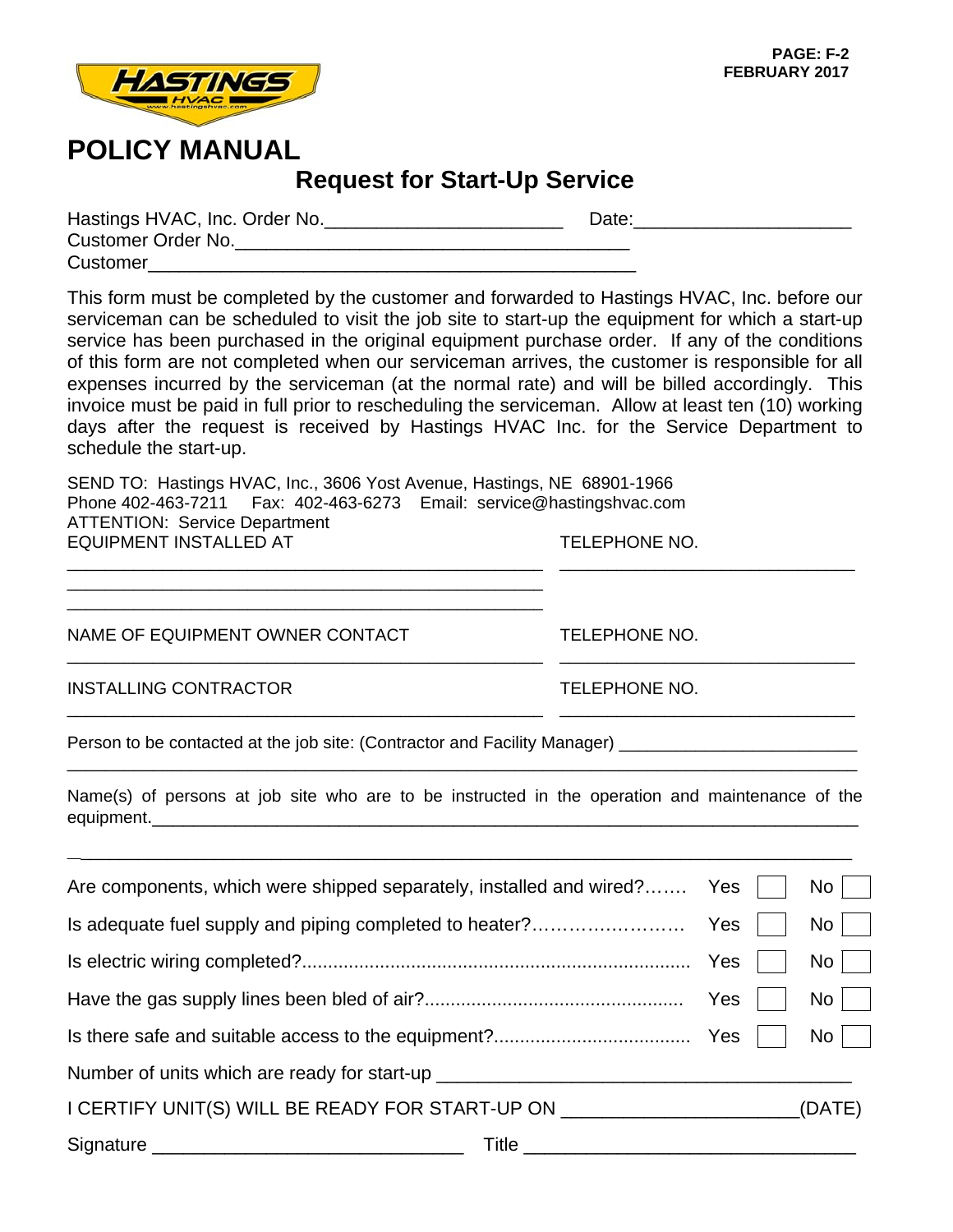

### **Commissions and Specification Credits**

#### **PRODUCTS COVERED**

Commissions will be paid on all sales of cataloged HASTINGS products included in the representative's sales agreement. Equipment sold within Hastings HVAC, Inc., to OEM accounts or for developmental purposes, is excluded.

#### **COMMISSIONS**

Commissions are determined by the multiplier used to arrive at a net billing price and are payable on the 28th of the month, providing customer's payment has been received in full by the 15th of that month.

#### **SPLIT COMMISSIONS**

1. Whenever more than one representative is involved in a sale, the basic commission split is as follows:

|              | <b>ENGINEER OR OWNER SPECIFICATION</b> | % OF COMMISSION TO REPRESENTATIVE |            |                  |  |
|--------------|----------------------------------------|-----------------------------------|------------|------------------|--|
| <b>Class</b> | <b>Type of Specification</b>           | <b>Specification</b>              | Order      | <b>Territory</b> |  |
|              | Directed Purchase                      | 60%                               | <b>20%</b> | 20%              |  |
| В            | Flat Specification or Base Bid         | 50%                               | 30%        | 20%              |  |
|              | Hastings or Approved Equal             | 35%                               | 45%        | 20%              |  |
|              | Hastings Listed                        | 20%                               | 60%        | 20%              |  |

- 2. Unless claimed by another representative, specification credit goes to the representative who secures the order from a customer. ALL SPECIFICATION CREDITS MUST BE ON FILE AT HASTINGS, better known as "Specification Credit Application" (See page G5.)
- 3. When a representative claims specification credit, it is important that he furnish a copy of the plan or specification and file a specification credit form prior to bid date.
- 4. On a Class A or B specification from another area, the representative taking the order *must handle it on a regular commission basis* and *not* on a "buy-for-resale" basis. There are *no*  exceptions to this policy unless arranged for *in advance* with the HASTINGS sales manager.

#### **COOPERATION BETWEEN REPRESENTATIVES**

1. By prior agreement between representatives involved in any specific transaction, the commission split may vary from the basic form, provided that the total percentages still equal 100%. In the event of a dispute, a decision will be made by the sales manager which will be binding upon all parties. We encourage close cooperation between representatives in the preparation of quotations on projects that may be bid by accounts situated in territories other than where the equipment is to be installed. The representative responsible for the "territory" portion of the commission should normally take the lead in determineing the price to be used, but he should consult the representative who obtained the specification. Every representative is responsible for the accuracy of his own quotation.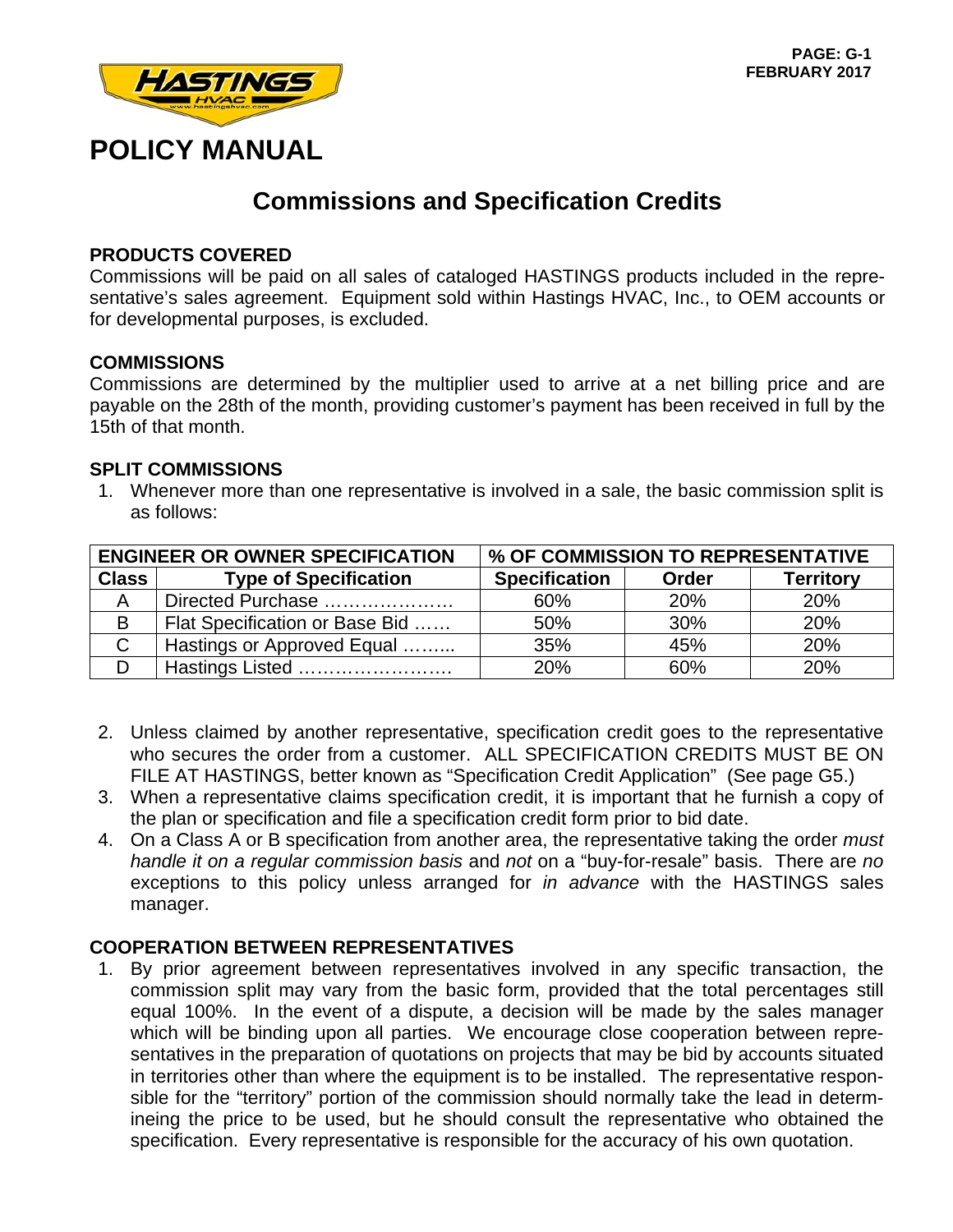

### **COOPERATION BETWEEN REPRESENTATIVES - CONTINUED**

- 2. Prior to bidding date, a representative who has obtained a specification should notify us and the territory representative. This enables the territory representative to be on the lookout for the job, to make sure that HASTINGS equipment is quoted.
- 3. Timely application for specification credit must be filed and the territory representative notified prior to bid date.

### **SPECIAL ACCOUNTS**

### OEM Accounts

- A. While our major marketing effort is through our representatives, we do have some OEM activity. The reasons for entering into OEM arrangements are as follows:
	- 1. To help level our workload.
	- 2. To attain sufficient volume to justify new, modern manufacturing equipment which benefits all of us.
	- 3. To benefit from the experiences of their technical people with our products.
	- 4. To contribute to our profit position.
- B. We have tried to be very selective in the OEM accounts we have agreed to supply. They are major, ethical firms which will give us "plus" business and generally operate in different markets from those in which our own representatives tend to concentrate.
- C. With respect to paying commission on sales to OEM accounts, our policy is as follows:
	- 1. Products sold to an OEM account under their own brand name do not carry commissions to HASTINGS representatives.
	- 2. However, if a HASTINGS representative obtains a Class A, B, or C specification, and the specified equipment is sold through an OEM account, we will pay full commission to the HASTINGS representative(s) involved. The amount of commission will be based on the allowable minimum multiplier.
	- 3. No commissions are payable when we sell products or components to another manufacturer for inclusion within his own equipment or build-up package An exception may be made where a representative has initiated the original contract and obtains authorization from the HASTINGS sales manager to handle such an account.

### **DEFINITIONS**

**Approval Secured:** HASTINGS equipment is not specified or listed and it is necessary to secure the approval of the engineer or owner – either before or after the job is bid or an order is placed.

**Assistance Rendered:** Any time one representative requests another to assist him by performing a service, he will normally offer to share his commission with the other on a mutually agreed basis. It is essential that the representative sharing his commission notify our home office of this agreement, in writing.

**Base Bid:** HASTINGS equipment is shown on the plan or clearly described in the specification, but other brands may be substituted if they meet the engineer's requirements.

**Directed Purchase:** The owner, architect, or engineer directs the contractor to purchase HASTINGS equipment for the job. Competitive bids may be taken among several contractors, but no other manufacturer is allowed to bid the job.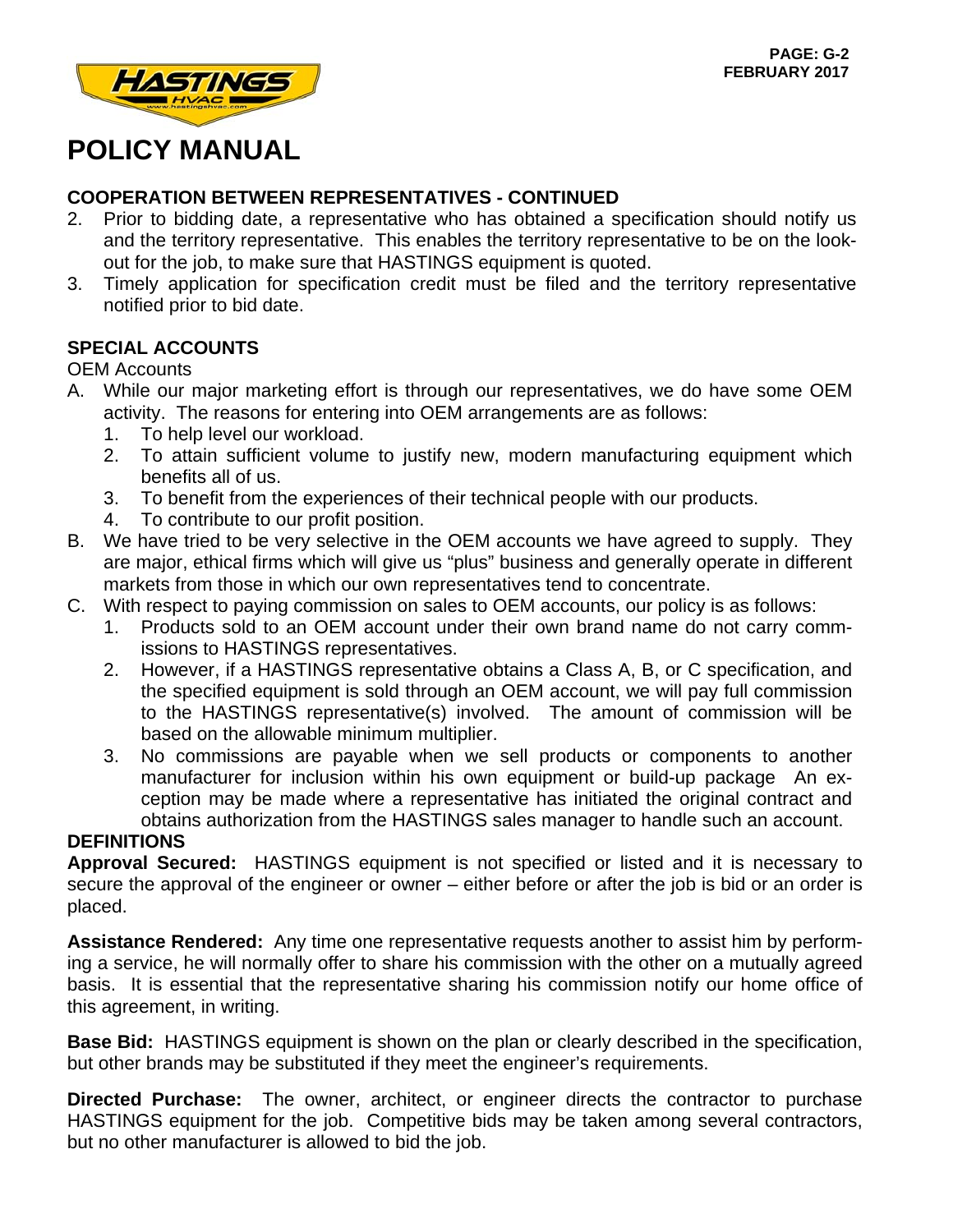

#### **DEFINITIONS – CONTINUED**

**Engineer:** The engineer, architect, or other consultant who selects and designates the HVAC equipment to be used on his client's job.

**Flat Specification:** HASTINGS equipment is shown on the plan or clearly described in the specification, and no other brands or "equal" are mentioned.

**Hastings Listed:** HASTINGS equipment is not shown on the plan or clearly described in the specification, but is listed as an approved brand and will meet the essential specifications.

**OEM Account:** We do sell portions of our product line to Original Equipment Manufacturers. These units either carry the purchaser's private label or are incorporated within their own cabinetwork. No commissions are paid on these sales.

**Order:** The representative in whose territory the purchaser is located receives "order" credit. In the case of a branch office, it is immaterial where paperwork originates or the invoice is sent. The location where the actual order was generated is what determines who gets "order" credit.

**Owner:** The owner or lessee of the building in which the equipment is to be installed. This includes the national or regional headquarters of a manufacturer, chain or franchise operation or any engineer on their own payroll.

**Territory:** The representative in whose territory the equipment is actually installed received "territory" credit. It is not always possible for us to know the final destination of our equipment. Unless otherwise indicated, territory credit is combined with order credit. If a representative finds that HASTINGS equipment has been reshipped into his territory, he should furnish us with the model and serial numbers and we will transfer territory credit, if possible. A representative who receives territory credit for a job is not required to perform start-up or extensive service work on the equipment, except by prior agreement. He is, however, expected to be available within reason if a problem should develop, visit the job, if requested, and make a sincere effort to assist the customer in obtaining satisfactory performance from the equipment. We assume that every representative is anxious to uphold the reputation of HASTINGS and of his own agency within the territory he serves.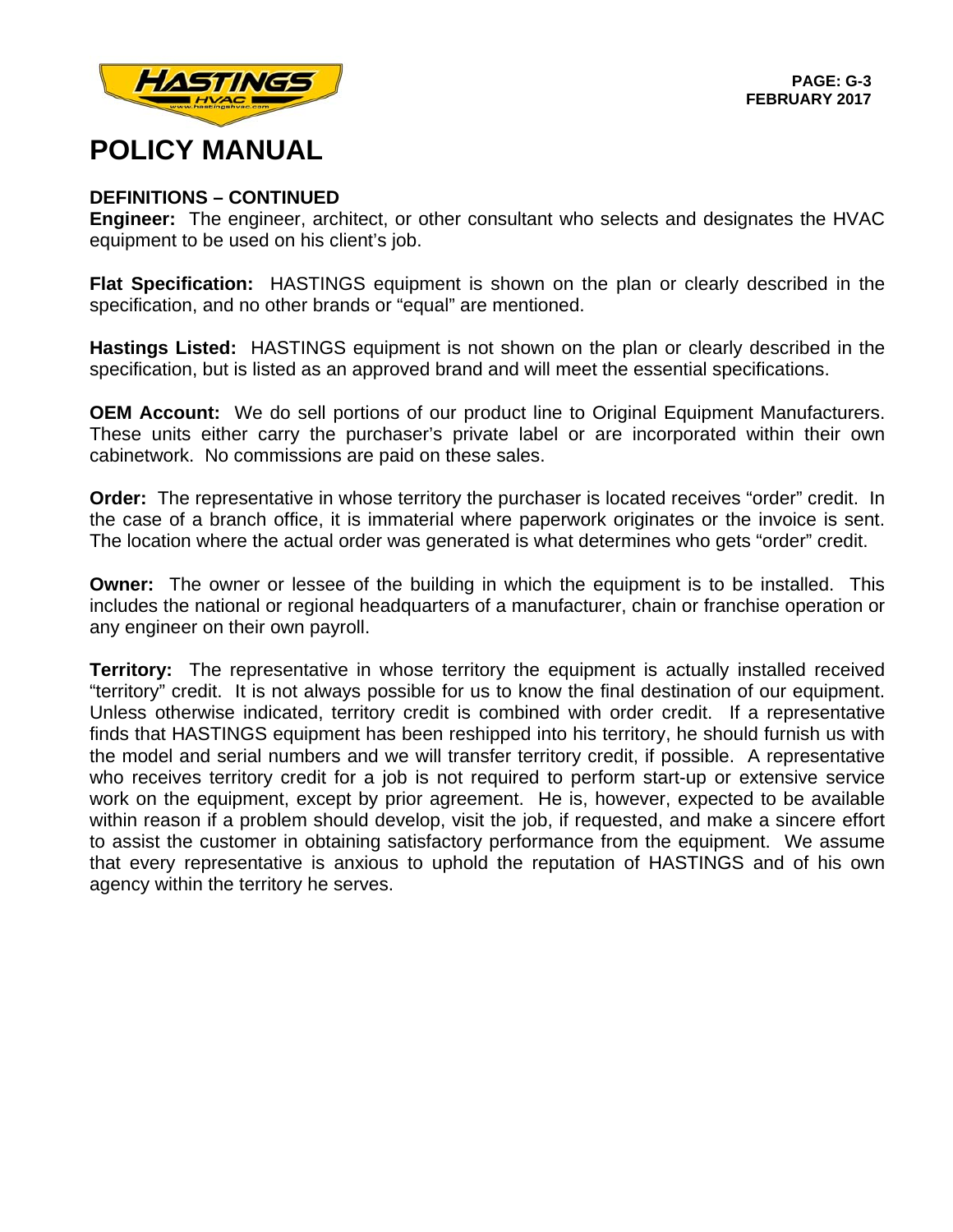

### **Manufacturer's Representative's Confidential Multiplier and Commission Schedule**

### **CHECK WITH SALES OFFICE FOR CURRENT MULTIPLIER SCHEDULES**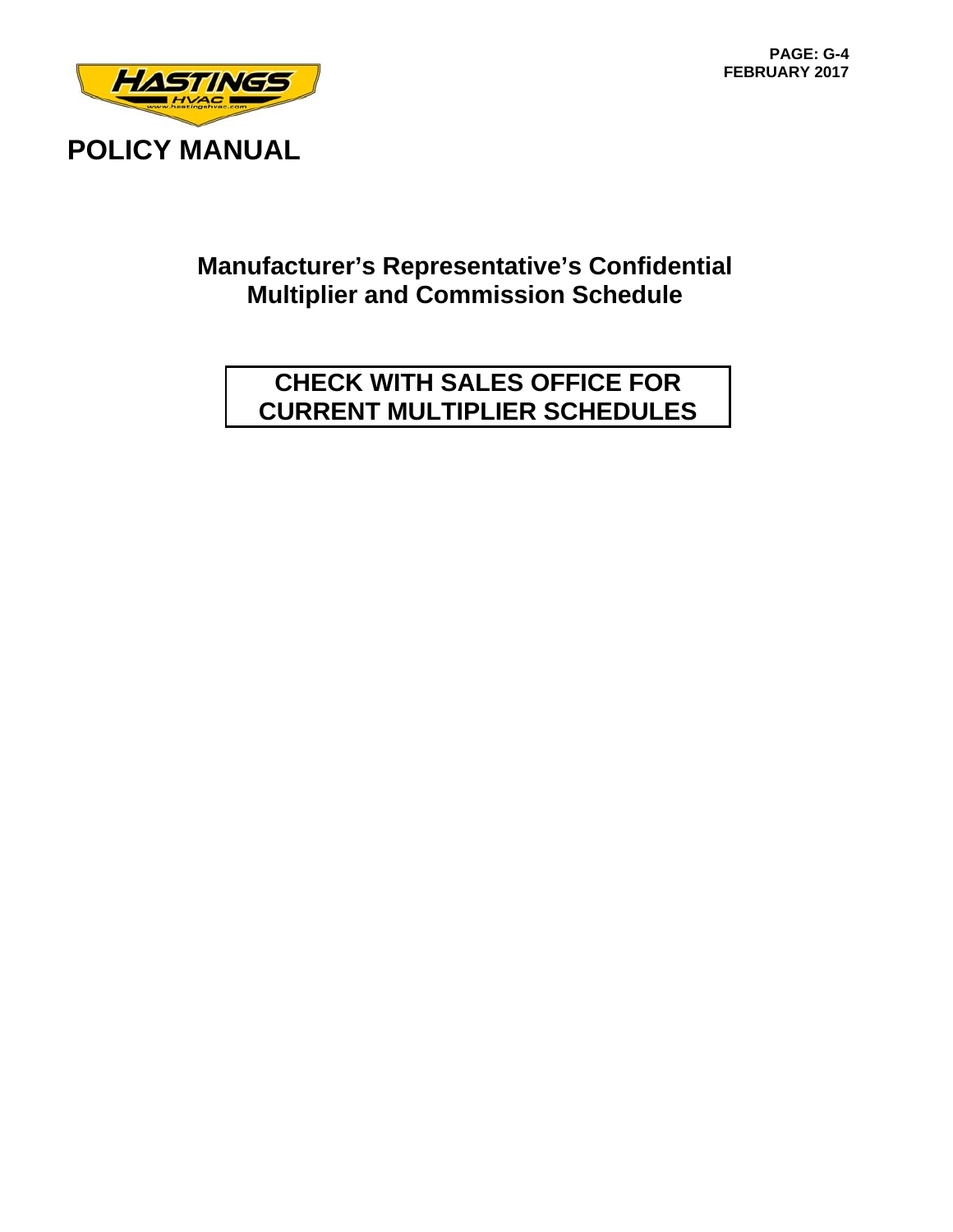

# **Application for Specification Credit**

|          | Send to:                                                                                                                                                          | <b>Sales Department</b><br>Hastings HVAC, Inc.                                                                                                                                                                                                                        | Date_________________ |  |  |  |
|----------|-------------------------------------------------------------------------------------------------------------------------------------------------------------------|-----------------------------------------------------------------------------------------------------------------------------------------------------------------------------------------------------------------------------------------------------------------------|-----------------------|--|--|--|
|          |                                                                                                                                                                   | 3606 Yost Avenue<br>Hastings, NE 68901-1966                                                                                                                                                                                                                           |                       |  |  |  |
|          |                                                                                                                                                                   | We wish to apply for specification credit on the following job:                                                                                                                                                                                                       |                       |  |  |  |
|          |                                                                                                                                                                   |                                                                                                                                                                                                                                                                       |                       |  |  |  |
|          |                                                                                                                                                                   |                                                                                                                                                                                                                                                                       |                       |  |  |  |
|          |                                                                                                                                                                   |                                                                                                                                                                                                                                                                       |                       |  |  |  |
| 2.       |                                                                                                                                                                   |                                                                                                                                                                                                                                                                       |                       |  |  |  |
|          |                                                                                                                                                                   |                                                                                                                                                                                                                                                                       |                       |  |  |  |
|          |                                                                                                                                                                   |                                                                                                                                                                                                                                                                       |                       |  |  |  |
|          |                                                                                                                                                                   |                                                                                                                                                                                                                                                                       |                       |  |  |  |
|          |                                                                                                                                                                   |                                                                                                                                                                                                                                                                       |                       |  |  |  |
| 3.<br>4. | Hastings HVAC, Inc. equipment specified: (Copy of specification and equipment schedule<br>is attached.)<br><b>Class of Specification</b>                          |                                                                                                                                                                                                                                                                       |                       |  |  |  |
|          |                                                                                                                                                                   | () A – Directed Purchase () C – Hastings or Equal Other _________________________<br>() B – Flat Spec. or Base Bid () D – Hastings Listed ___________________________                                                                                                 |                       |  |  |  |
|          |                                                                                                                                                                   | THE FOLLOWING INFORMATION IS FOR THE GUIDANCE OF OTHER REPRESENTATIVES                                                                                                                                                                                                |                       |  |  |  |
|          |                                                                                                                                                                   | 5. Total net delivered price quoted to contractors is: \$_______(By Territory Representative)<br>(Copies of written quotation or worksheet are attached, or will be sent when ready.)<br>6. List of bidding contractors outside our territory is attached (if known). |                       |  |  |  |
|          |                                                                                                                                                                   | SPECIFICATION CREDIT IS PAID ON THE FOLLOWING BASIS:                                                                                                                                                                                                                  |                       |  |  |  |
|          | paid.                                                                                                                                                             | a) If Hastings HVAC, Inc. equipment is sold, credit is based on actual selling price.<br>b) On a Class A, B, or C specification, if order is lost to an OEM account, 100% commission is                                                                               |                       |  |  |  |
| C)       | This application must be submitted before bid date. (10 days prior, if job is outside your<br>territory and is valid only in the calendar year it was submitted.) |                                                                                                                                                                                                                                                                       |                       |  |  |  |
| d)       |                                                                                                                                                                   | Hastings HVAC, Inc. equipment must be shown on plans and listed by name (except on                                                                                                                                                                                    |                       |  |  |  |
| e)       |                                                                                                                                                                   | government jobs, where no names are listed but description is obvious).<br>The following information must be submitted if order has been lost:<br>Selling Price:                                                                                                      |                       |  |  |  |

Reason for loss of order:\_\_\_\_\_\_\_\_\_\_\_\_\_\_\_\_\_\_\_\_\_\_\_\_\_\_\_\_\_\_\_\_\_\_\_\_\_\_\_\_\_\_\_\_\_\_\_\_\_\_\_\_

Copies mailed to other representatives involved: Name of representative \_\_\_\_\_\_\_\_\_\_\_\_\_\_\_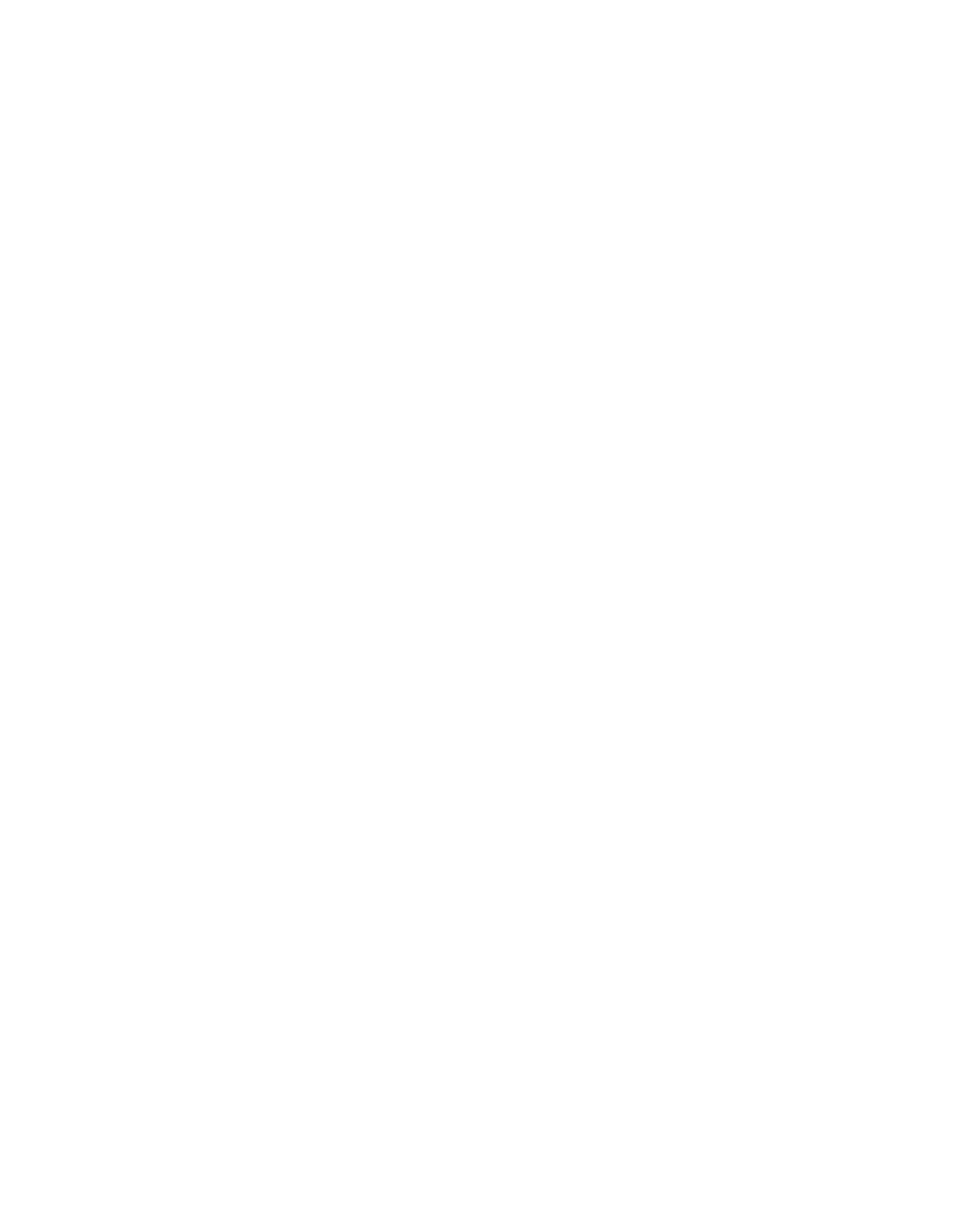

### **Quotations/Proposals Requirements**

When HASTINGS provides a quotation for a project which the sales representative has initiated, a copy of the representative's proposal to the customer must be provided to HASTINGS for record applying to the HASTINGS quotation.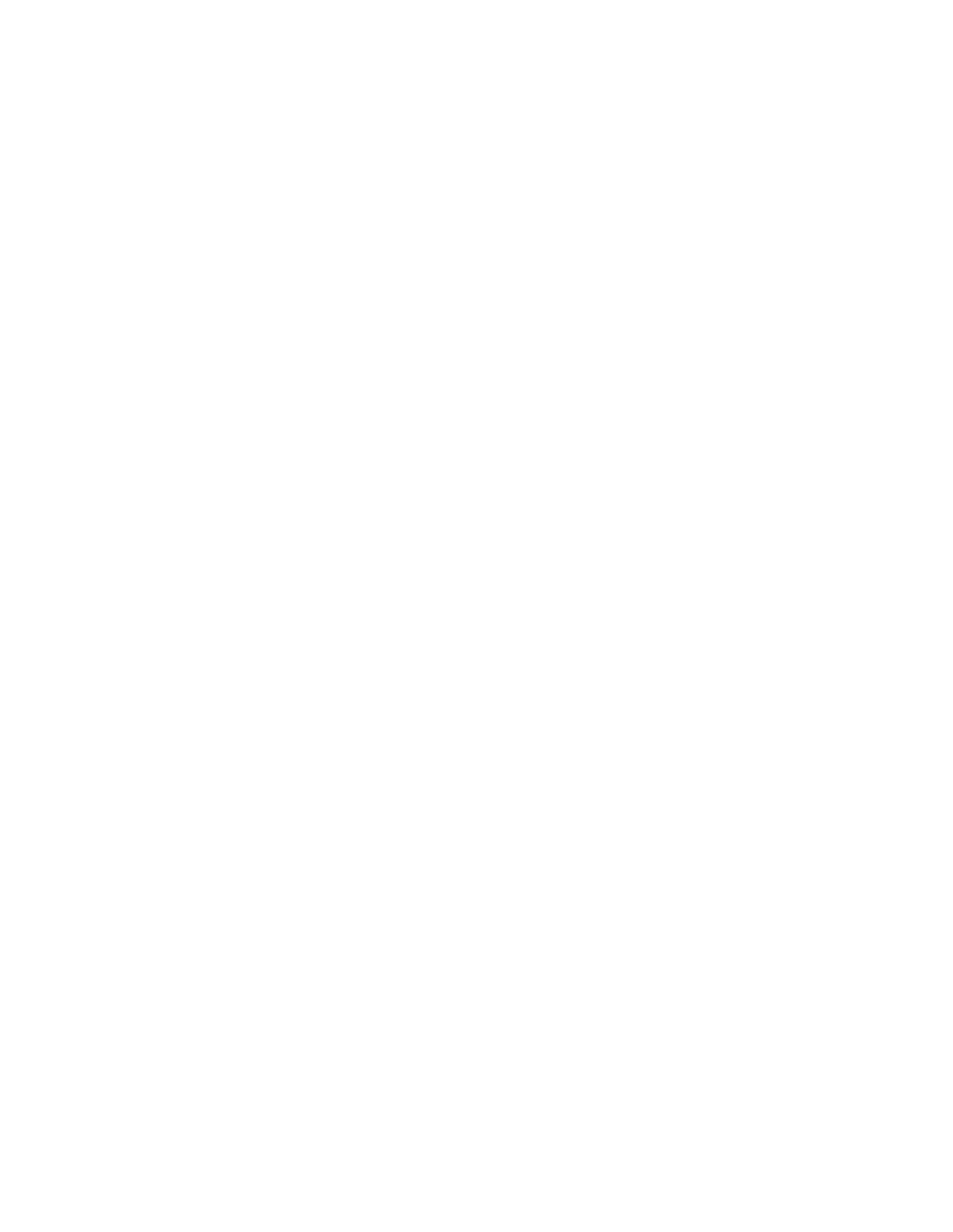

### **Purchases by representatives**

### **DIRECT PURCHASES**

A manufacturer's representative normally obtains orders for the company, which then invoices the customer and pays the representative a commission.

Direct purchases by a representative are generally limited to the following situations:

- 1. When it is necessary to combine products coming from several manufacturers.
- 2. When a representative agrees to accept an order from a firm whose credit has not been approved by us.
- 3. When a representative is carrying an inventory of HASTINGS products.
- 4. When an order is sold at price below our minimum multiplier.

A representative may sell on commission or may purchase for resale, but may not do both on the same order.

All purchase orders from representatives should show the list price for each item and accessory. This will enable us to make sure we understand exactly what equipment is wanted.

When you buy-for-resale, you incur the following additional responsibilities:

- 1. You are in the line of ownership and sale, which enables the customer to look directly to you for satisfaction. We are not relieved of responsibility, but your own direct responsibility is increased.
- 2. You become responsible for credit and carrying the account. If the customer delays payment, you are still expected to pay us in full when due. Your buy-for-resale privilege is dependent on prompt payment of invoices.
- 3. Buying-for-resale is not to be used selectively on high margin jobs, with low margin jobs being sold on commission. Abuse of the buy-for-resale privilege in this way can result in its being withdrawn.
- 4. A copy of your customer's purchase order must be submitted.
- 5. On all new buy-for-resale orders, the sales representative must include the HASTINGS quote number to include a copy of sales representative's proposal to the customer.

### **COMMISSION SPLITS ON DIRECT PURCHASES**

A representative may purchase equipment at the "representative purchase price" for resale to a customer in his own territory. If a representative in another territory is entitled to a "territory" or "specification" credit, we will invoice the representative purchasing the equipment for the commission amount and HASTINGS will pay the commission to the representative who is entitled to "territory" or "specification" credit.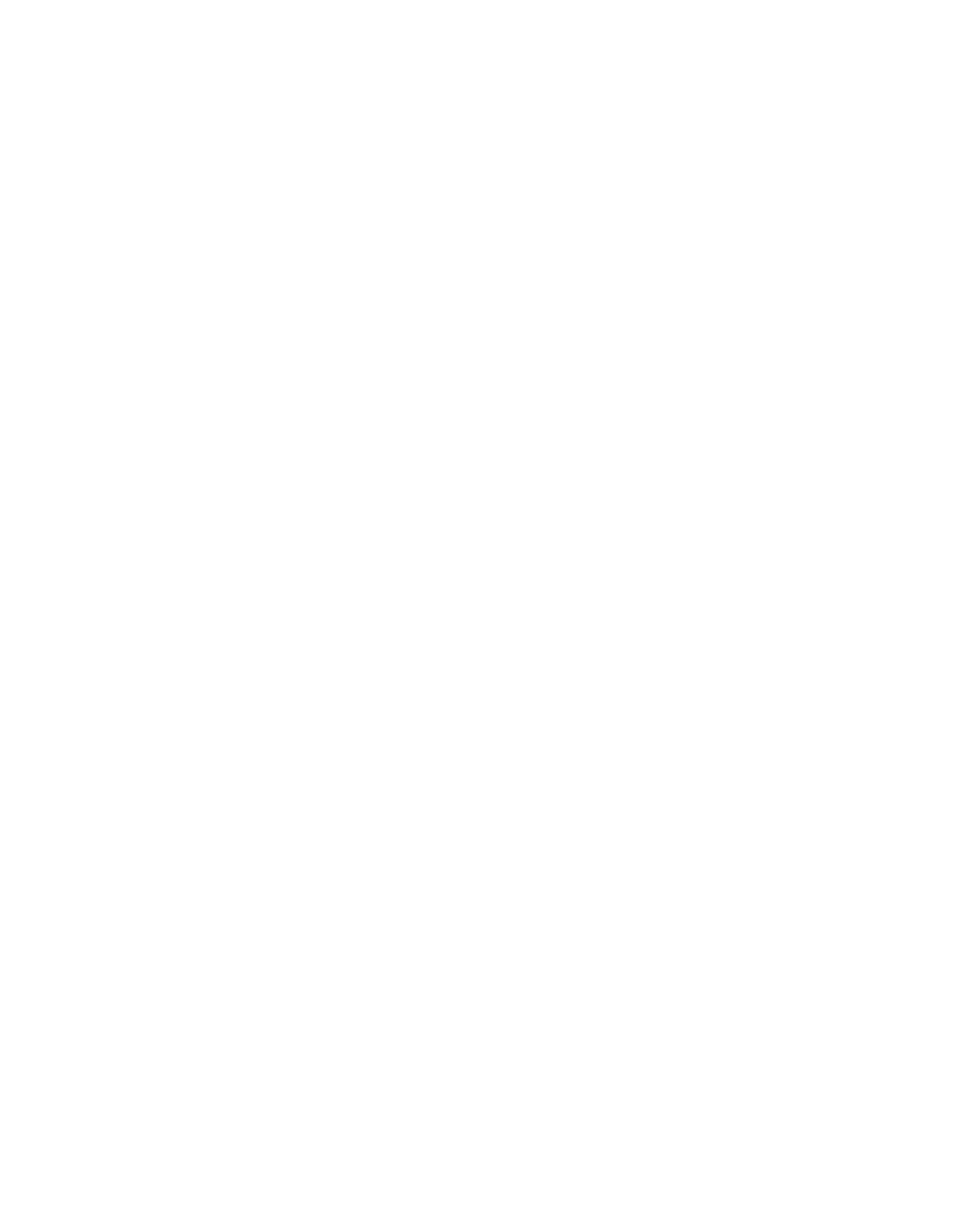

### **Damage Claims**

### **GENERAL GUIDE – LOSS OR DAMAGE IN TRANSIT:**

In the event your shipment from Hastings HVAC, Inc. is received damaged, short, or over, the following procedure is recommended:

#### A. **Damaged Material**

- 1. Accept the material and indicate on the carrier's delivery receipt the exact number of damaged pieces.
- 2. Notify the carrier at once at his nearest terminal and request inspection of the material.
- 3. File claim with the carrier.

#### B. **Shortages/Overages**

- 1. Indicate on the carrier's delivery receipt the exact number of pieces short or over.
- 2. If shortage is not received in a reasonable time, you should file claim with the carrier. If you require replacement material, initiate a new order with Hastings HVAC, Inc.
- 3. If shipment is received over, indicate number of pieces on delivery receipt and notify Hastings HVAC, Inc.

#### C. **Delivery Receipt**

 1. A copy of the delivery receipt, indicating the above applicable information and signed by the carrier, must be retained by the customer.

#### D. **Claims**

- 1. Material is sold F.O.B. origin and Hastings HVAC, Inc. is not liable for loss or damage in transit.
- 2. I.C.C. regulations place a statute of limitations of nine months from date of delivery on loss or damage claims, and a claim must be filed within that period.